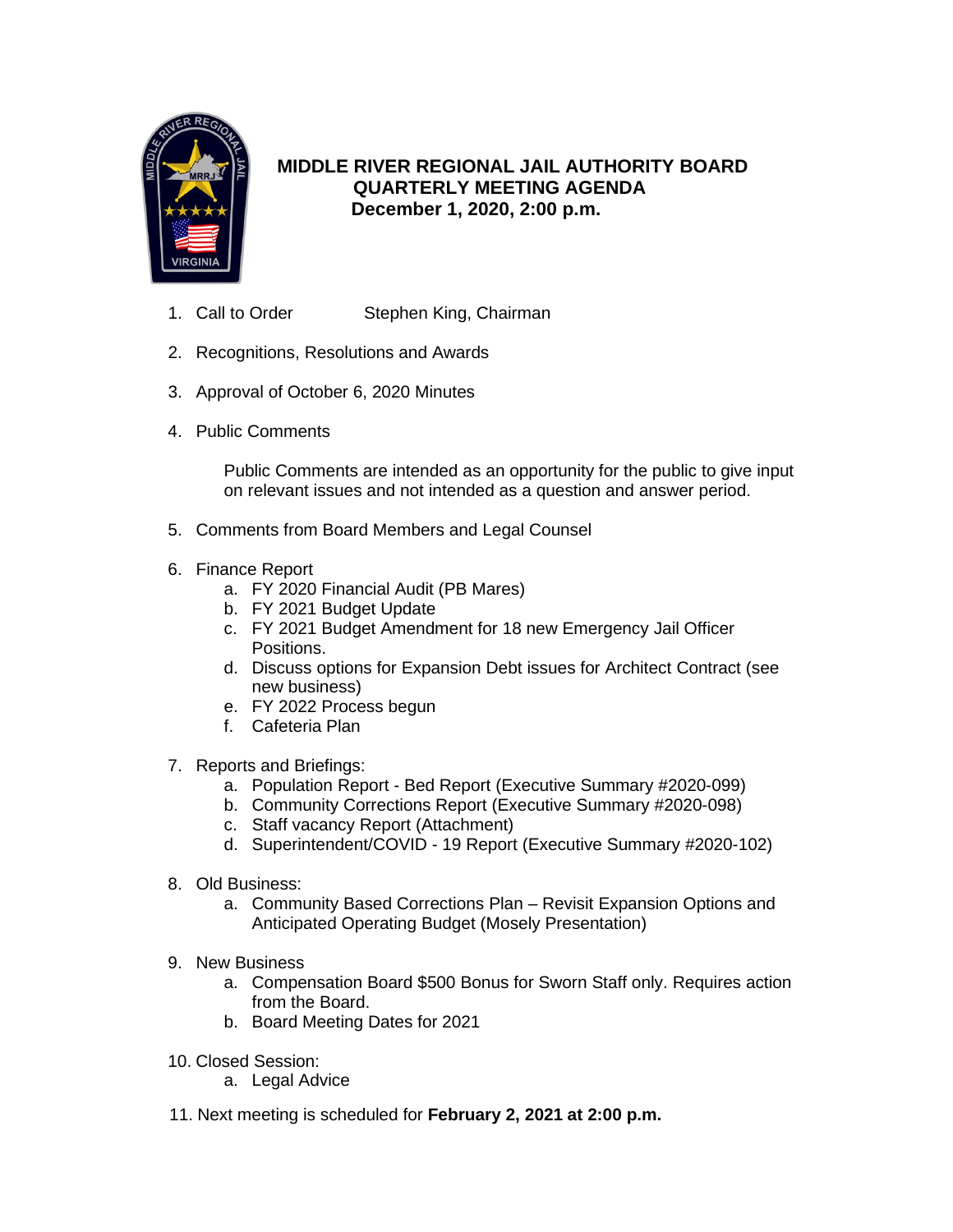

# **MIDDLE RIVER REGIONAL JAIL**

**Serving Staunton, Waynesboro, Harrisonburg and the Counties of Augusta and Rockingham**

**October 6, 2020 2:00 p.m.**

Augusta County Government Center 18 Government Center Lane Verona Virginia 24482

### **1. CALL TO ORDER**

Upon determination of a quorum, Mr. King, Chairman, called the October 6, 2020 Middle River Regional Jail Authority Board meeting to order at 2:00 p.m.

#### **Members Present:**

Stephen King, Rockingham County Administrator (Chairman) Steven Rosenberg, Staunton City Manager (Vice Chairman) Timothy Fitzgerald, Augusta County Administrator Michael G. Hamp, Waynesboro City Manager Eric Campbell, Harrisonburg City Manager Jennifer Whetzel, Augusta Assistant County Administrator Cameron McCormick, Waynesboro City Finance Director Phillip Trayer, Staunton City Finance Director Larry Propst, Harrisonburg City Finance Director Patricia Davidson, Rockingham County Finance Director Gabriel Camancho (Harrisonburg Chief of Police)

#### **Members Absent:**

Bryan Hutcheson, Rockingham County Sheriff Donald Smith, Augusta County Sheriff Joe Harris, Waynesboro City Sheriff Matt Robertson, Staunton City Sheriff

### **Facility Staff:**

 Jeffery Newton, CJM, Superintendent, Middle River Regional Jail Eric Young, Director of Operations, Middle River Regional Jail Lori Nicholson, Director of Support Services, Middle River Regional Jail Jeannie Colvin, Finance Director, Middle River Regional Jail Tina Reed, Recorder, Middle River Regional Jail

#### **Others Present:**

 Jeff Gore, Legal Counsel, Middle River Regional Jail Authority via telephone Captain Jimmy L. Wimer, Rockingham County via satellite Tyler Moses, IT, Middle River Regional Jail Misty Cook, Finance Director, Augusta County Finance Director Todd Lloyd, Captain, Middle River Regional Jail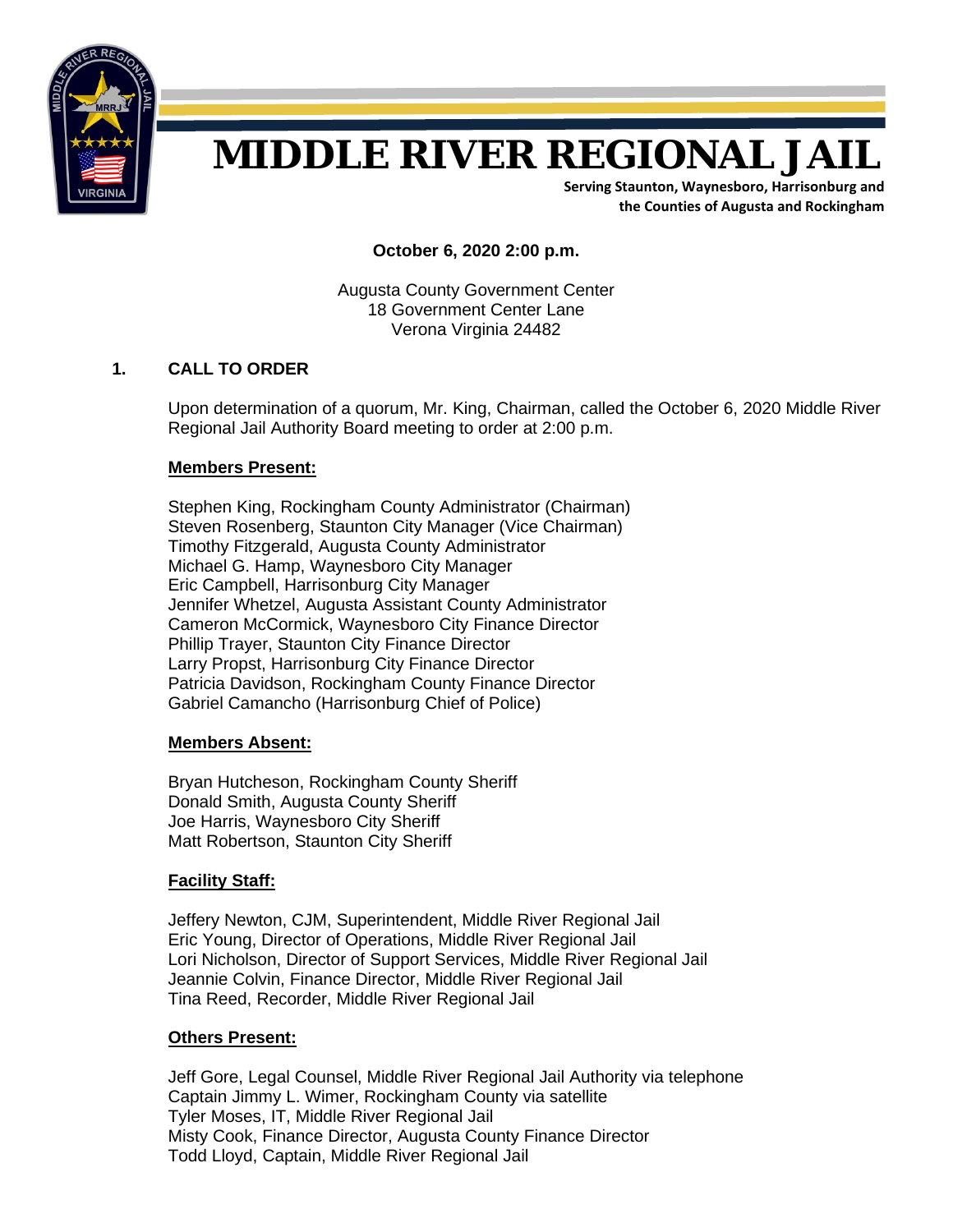### **2. RECOGNITIONS, RESOLUTIONS, AWARDS, AND RETIREMENTS**

Mr. Newton introduced Captain Todd Lloyd. Captain Lloyd was promoted on July 1, 2020.

### **3. APPROVAL OF MINUTES**

Mr. Hamp made a motion to approve the minutes from the June 26, 2020 meeting. Mr. Campbell seconded the motion. Approval was **unanimous.**

### **4. CITIZEN COMMENTS AND COMMUNICATIONS**

There were no public comments.

### **5. COMMENTS FROM BOARD MEMBERS OR LEGAL COUNSEL**

Mr. Campbell introduced Chief of Police Gabriel Camancho.

### **6. FINANCE REPORT**

- a. **FY 2021 Financial Reports** Will not be presented as the FY 2020 Financial audit is still being conducted. Will be presented at the December meeting.
- b. **Budget Amendment** Ms. Colvin reviewed with the Board the first budget amendment for \$893,700 that includes funding for COVID19 labor cost, supplies and equipment and the DCJS mental health grant. With no questions or concerns from Board members, Mr. Trayer made a motion to accept the budget amendment. Ms. Whetzel seconded the motion. Approval was **unanimous.**

### **7. REPORTS AND BRIEFING**

Major Young reviewed the following reports:

- **a. Population Report** As of October 6, 2020, there are a total of 891 offenders being housed by MRRJ. 849 of these offenders are in-house.
- **b. Community Corrections Report –** At this time there are 42 offenders on HEI and 14 offenders on HEM.
- **c. Staff Vacancy Report** Reviewed. At this time there are ten Officer vacancies. There is also one RN position vacant.
- **d. Superintendent's Report** 
	- COVID-19 update At this time there are no new positive cases identified.
	- Reviewed the Programs Report for  $3<sup>rd</sup>$  quarter. Notable accomplishments are one male and one female offender earned their GED.
	- Mr. Newton reviewed the population trend analysis for MRRJ previously provided to the Board. As noted, starting in July, MRRJ daily population has returned to pre-COVID-19 level.

### **8. OLD BUSINESS**

- a. **Community Based Corrections Plan Update** Mr. Newton informed the Board that the Board of Local and Regional Jails met electronically on September 16, 2020 and approved the Community Based Corrections Plan. Design services discussed and the Board will continue with Moseley Architects.
- b. **SOP 11.1-Electronic Participation in Authority Board Meetings** Mr. Gore has updated policy to reflect current law**.** Does not require action; information only.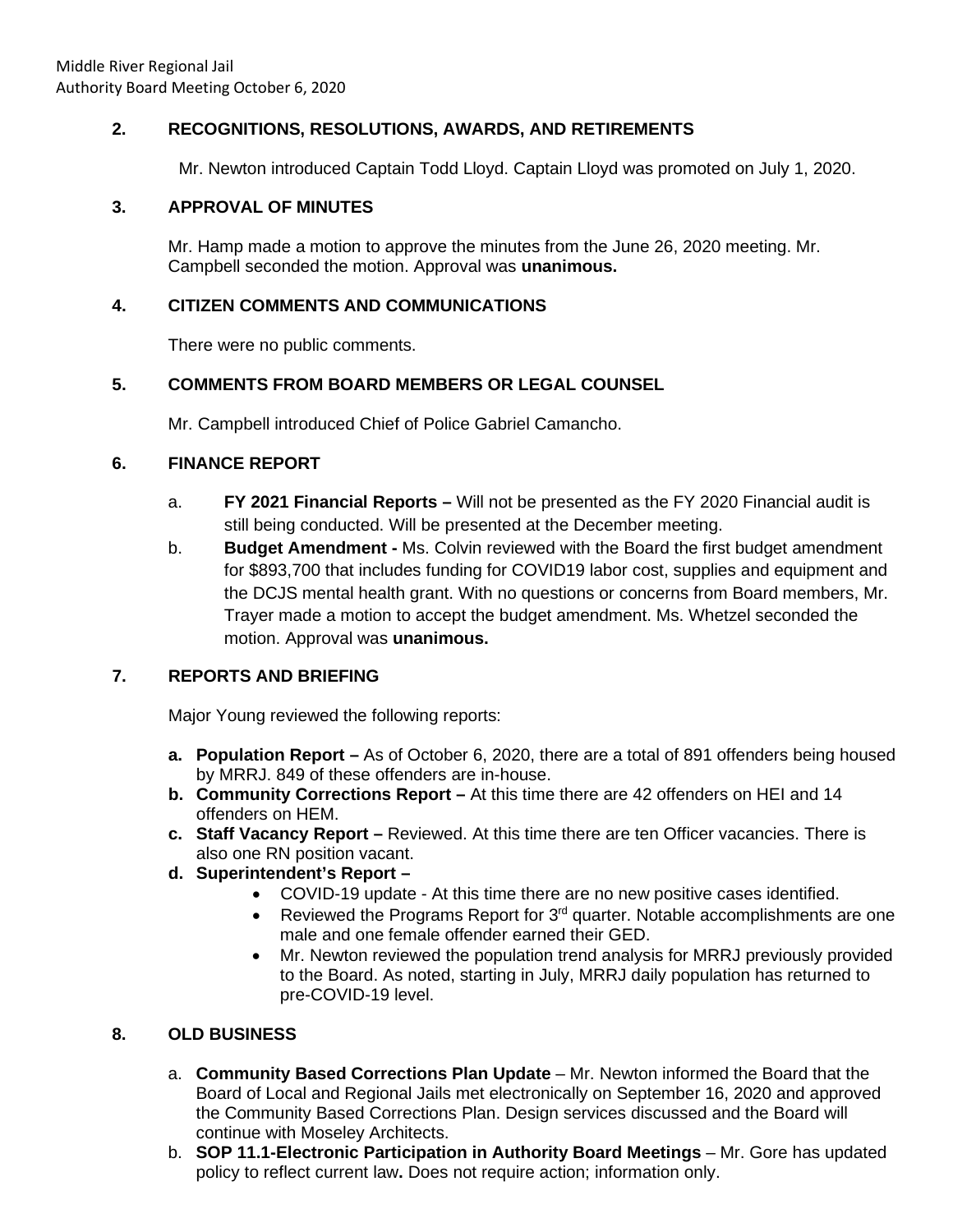### **9. NEW BUSINESS**

- **a. Workers Compensation Change** Mr. Newton reviewed changes being made. This is for informational purposes only. MRRJ will implement the change to 66.66% pay for workers compensation instead of 100% effective November 1, 2020.
- **b. Stipend for MRRJ staff**  Mr. Newton reviewed with the Board a proposed stipend for staff in recognition of substantive operational changes due to COVID-19. Ms. Colvin reviewed the funding of the stipend and a brief discussion followed. Mr. Fitzgerald made a motion to approve the stipend as proposed to be paid when Augusta County disperses the stipend they anticipate for Augusta County employees. Ms. Davidson seconded the motion. **Approval was unanimous.**

#### **10. CLOSED SESSION**

Mr. Campbell made a motion to go into closed session; seconded by Mr. Fitzgerald. The vote of the Authority members present to go into closed session was **unanimous.**

Middle River Regional Jail Authority Board entered closed session pursuant to:

- **1. The personnel exemption under Virginia Code §2.2-3711(A)(1)**  Compensation of specific employees.
- **2. The legal exemption under Virginia Code §2.2-3711(A)(7)**  Advise of legal counsel regarding potential litigation

#### **CLOSED SESSION (cont.)**

Mr. Hamp made a motion to go out of closed session; seconded by Mr. Trayer. All ayes to certify only discussion of a personnel matter and legal advice regarding potential litigation was discussed.

Roll Call Vote as follows:

| Stephen King (Chairman)   | aye |
|---------------------------|-----|
| <b>Timothy Fitzgerald</b> | aye |
| <b>Steve Rosenberg</b>    | aye |
| Mike Hamp                 | aye |
| <b>Eric Campbell</b>      | aye |
| Jennifer Whetzel          | aye |
| Patricia Davidson         | aye |
| Larry Propst              | aye |
| <b>Cameron McCormick</b>  | aye |
| <b>Phillip Trayer</b>     | aye |
| Gabriel Camancho          | aye |

#### **11. ADJOURNMENT**

With no additional business before the Authority Board, the meeting was adjourned at 4:10 p.m.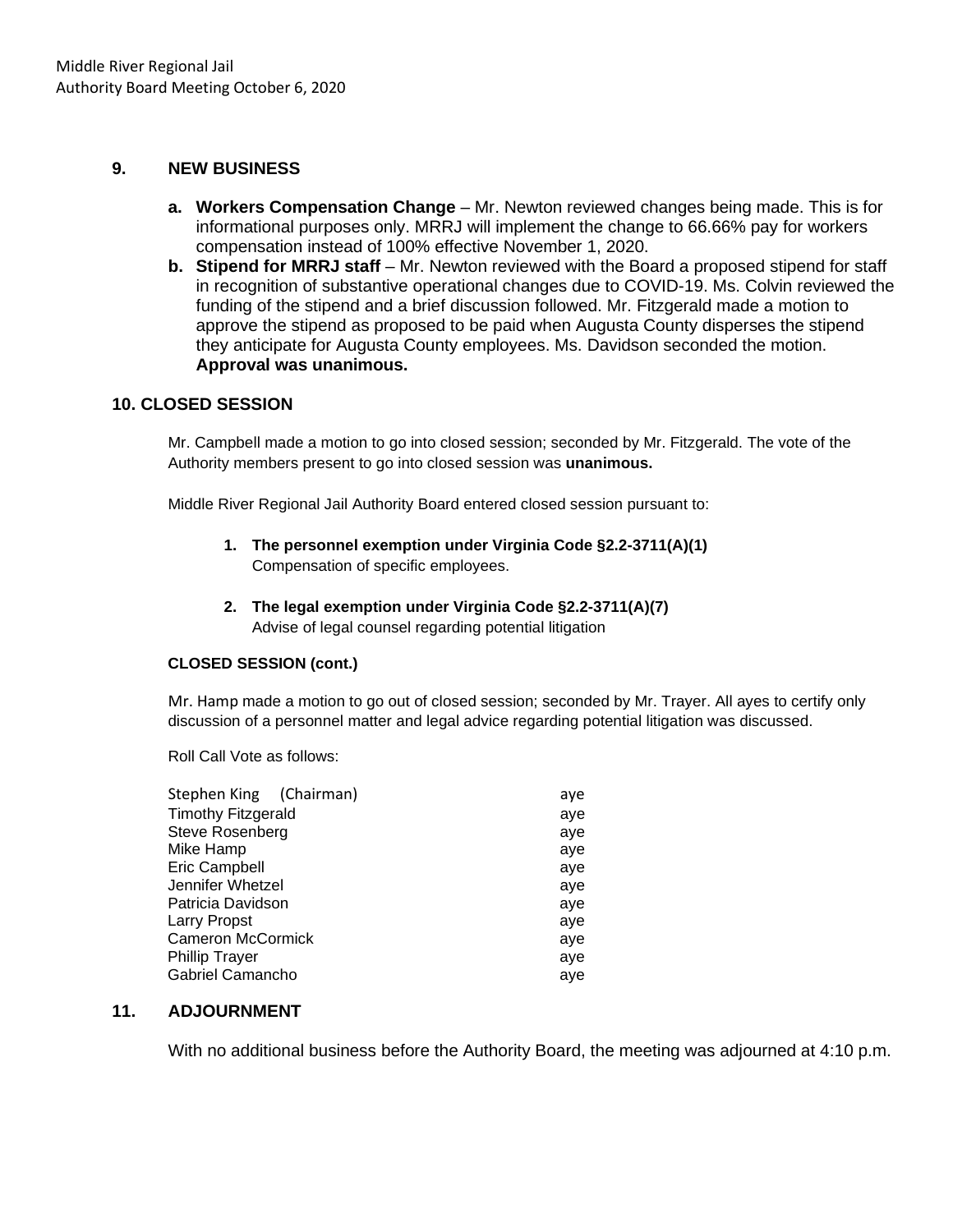**The next Authority Board meeting is scheduled for December 1, 2020 at 2:00 p.m.**

**This meeting will be held in person**

**Location: Augusta County Government Center Smith Board Room West.**

\*\*\*\*\*\*\*\*\*\*\*\*\*\*\*\*\*\*\*\*\*\*\*\*\*\*\*\*\*\*\*\*\*\*\*\*\*\*\*\*\*\*\*\*\*\*\*\*\*\*\*\*\*\*\*\*\*\*\*\*\*\*\*\*\*\*\*\*\*\*\*\*\*\*\*\*\*\*\*\*\*\*\*\*\*\*

 $\overline{a}$ Stephen King, Chairman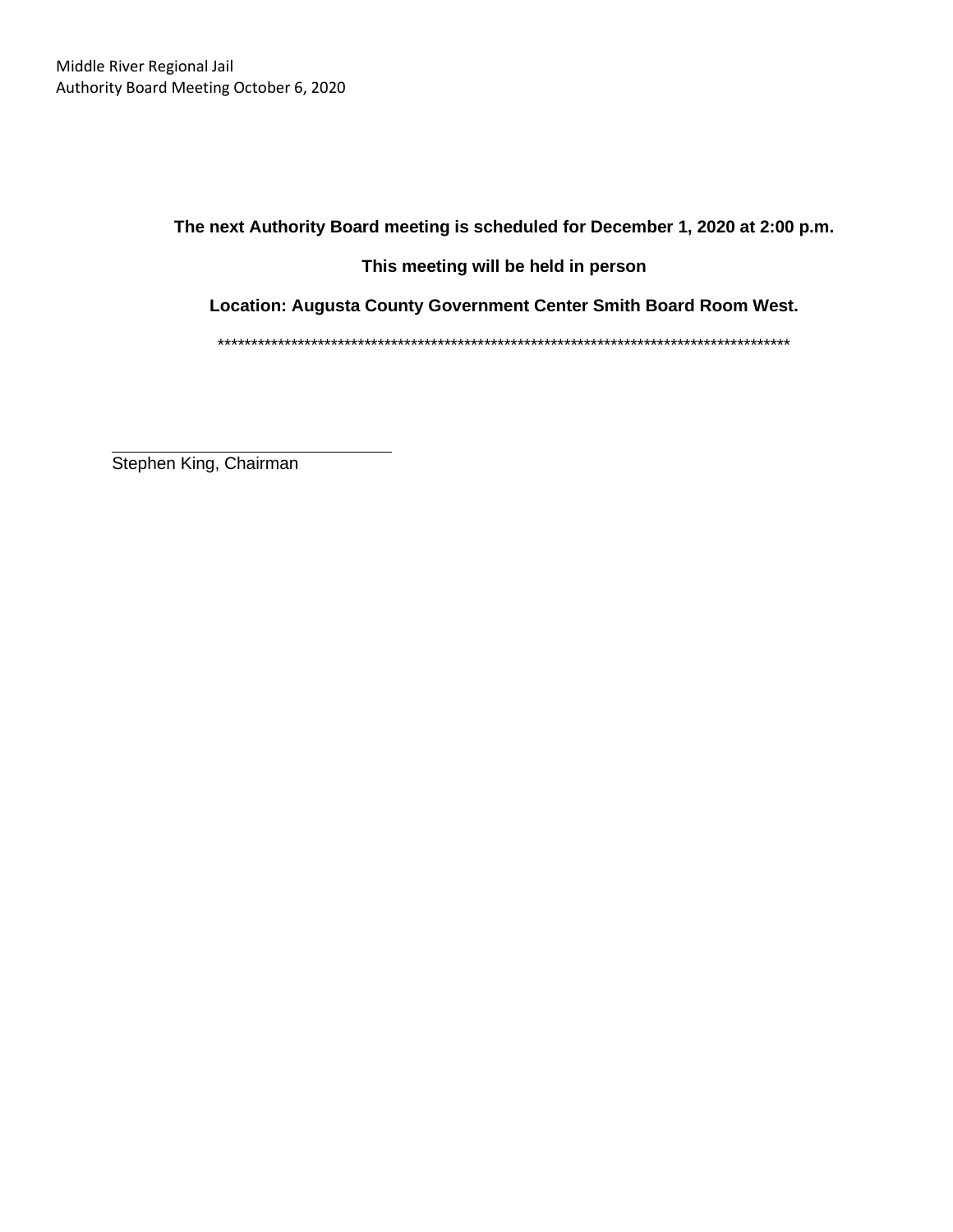| 11/23/2020                         | $*GLO60*$                                   | COUNTY OF AUGUSTA |                 |                  | PAGE                  | 1               |
|------------------------------------|---------------------------------------------|-------------------|-----------------|------------------|-----------------------|-----------------|
|                                    | FUND #-098 **MIDDLE RIVER REG.JAIL AUTH.*   |                   | REVENUE SUMMARY |                  | TIME                  | 16:02           |
|                                    |                                             | $7/01/2020 -$     | 10/31/2020      |                  |                       | $-D$ E T A I L- |
| MAJOR                              |                                             | <b>BUDGET</b>     | <b>CURRENT</b>  | $Y-T-D$          |                       |                 |
| ACCT#<br>$\qquad \qquad - - - - -$ | DESCRIPTION                                 | AMOUNT            | AMOUNT          | AMOUNT<br>------ | BALANCE<br>-------    | ႜ               |
| 000999                             |                                             |                   |                 |                  |                       |                 |
| 0000<br>015000                     | **MIDDLE RIVER REG.JAIL AUTH.*              |                   |                 |                  |                       |                 |
| 0000<br>015010                     | **REV USE OF MONEY & PROPERTY*              |                   |                 |                  |                       |                 |
| 0001                               | INTEREST INCOME                             | 125,000.00        |                 | 13,931.88        | 111,068.12            | 88.85           |
| 0099                               | INTEREST INCOME-DEBT SVC RES U              |                   |                 | 62.47            | $62.47-$              |                 |
| 015020                             |                                             |                   |                 |                  |                       |                 |
| 0007                               | SALE OF SALVAGE & SURPLUS                   |                   |                 | 15,851.00        | $15,851.00 -$         |                 |
|                                    | **REV USE OF MONEY & PROPERTY*              | 125,000.00        |                 | 29,845.35        | 95,154.65             | 76.12           |
| 016050                             |                                             |                   |                 |                  |                       |                 |
| 0001                               | EMPLOYEE MEALS                              | 4,000.00          |                 |                  | 4,000.00 100.00       |                 |
| 0002                               | INMATE PHONE SYSTEM                         | 425,000.00        |                 |                  | 425,000.00 100.00     |                 |
| 0003                               | INMATE MEDICAL CO-PAY                       | 66,000.00         |                 | 21,190.97        | 44,809.03             | 67.89           |
| 0004                               | HOME ELECTRONIC MONITORING                  |                   |                 |                  |                       |                 |
| 0005                               | <b>WORK RELEASE</b>                         | 525,000.00        |                 | 29,762.53        | 495,237.47            | 94.33           |
| 0006                               | INMATE KEEP FEES                            | 230,000.00        |                 | 138,644.37       | 91,355.63             | 39.71           |
| 0099                               | MISCELLANEOUS REVENUE                       | 99,412.00         |                 |                  | 99,412.00 100.00      |                 |
|                                    | EMPLOYEE MEALS                              | 1,349,412.00      |                 | 189,597.87       | 1,159,814.13          | 85.94           |
| 019020                             |                                             |                   |                 |                  |                       |                 |
| 0001                               | BED RENTALS-STATE & FEDERAL                 |                   |                 |                  |                       |                 |
| 0002                               | LOCAL BED RENTALS                           |                   |                 |                  |                       |                 |
| 0003                               | LOCALITY CONTRIBUTIONS                      | 11,908,817.00     |                 | 4,500,279.50     | 7,408,537.50          | 62.21           |
| 0004                               | LOCAL WORK FORCE                            |                   |                 |                  |                       |                 |
| 0011                               | RECOVERED COSTS-COMMISSARY FUN              | 317,165.00        |                 | 105,748.96       | 211,416.04            | 66.65           |
| 0012                               | RECOVERED COSTS-OPERATIONS                  | 47,296.00         |                 | 19,272.46        | 28,023.54             | 59.25           |
| 0013                               | RECOVERED COSTS-MEDICAL                     | 35,000.00         |                 | 68,500.85        | $33,500.85 - 95.71 -$ |                 |
| 0014                               | RECOVERED COSTS - STATE & FEDE              | ------------      |                 | ____________     | -------------         |                 |
|                                    | BED RENTALS-STATE & FEDERAL                 | 12,308,278.00     |                 | 4,693,801.77     | 7,614,476.23          | 61.86           |
| 023020                             |                                             |                   |                 |                  |                       |                 |
| 0002                               | COMPENSATION BOARD REIMBURSEME              | 6,193,415.00      |                 | 1,476,616.94     | 4,716,798.06          | 76.15           |
| 0003                               | STATE PER DIEM REIMBURSEMENT                | 2,056,500.00      |                 | 495,972.00       | 1,560,528.00          | 75.88           |
| 0004                               | STATE CAPITAL REIMBURSEMENT                 |                   |                 |                  |                       |                 |
| 9999                               | AID TO THE COMMONWEALTH-CONTRA              |                   |                 |                  |                       |                 |
|                                    | COMPENSATION BOARD REIMBURSEME 8,249,915.00 |                   |                 | 1,972,588.94     | 6,277,326.06          | 76.08           |
| 024050                             |                                             |                   |                 |                  |                       |                 |
| 0006                               | DEPT BEH HLTH & DEV VCSB-TDO                | 64,590.00         |                 | 18,300.42        | 46,289.58 71.66       |                 |
| 0010                               | MRRJ MENTAL HEALTH PROGRAM (GR              | ----------        |                 |                  |                       |                 |
|                                    | DEPT BEH HLTH & DEV VCSB-TDO                | 64,590.00         |                 | 18,300.42        | 46,289.58             | 71.66           |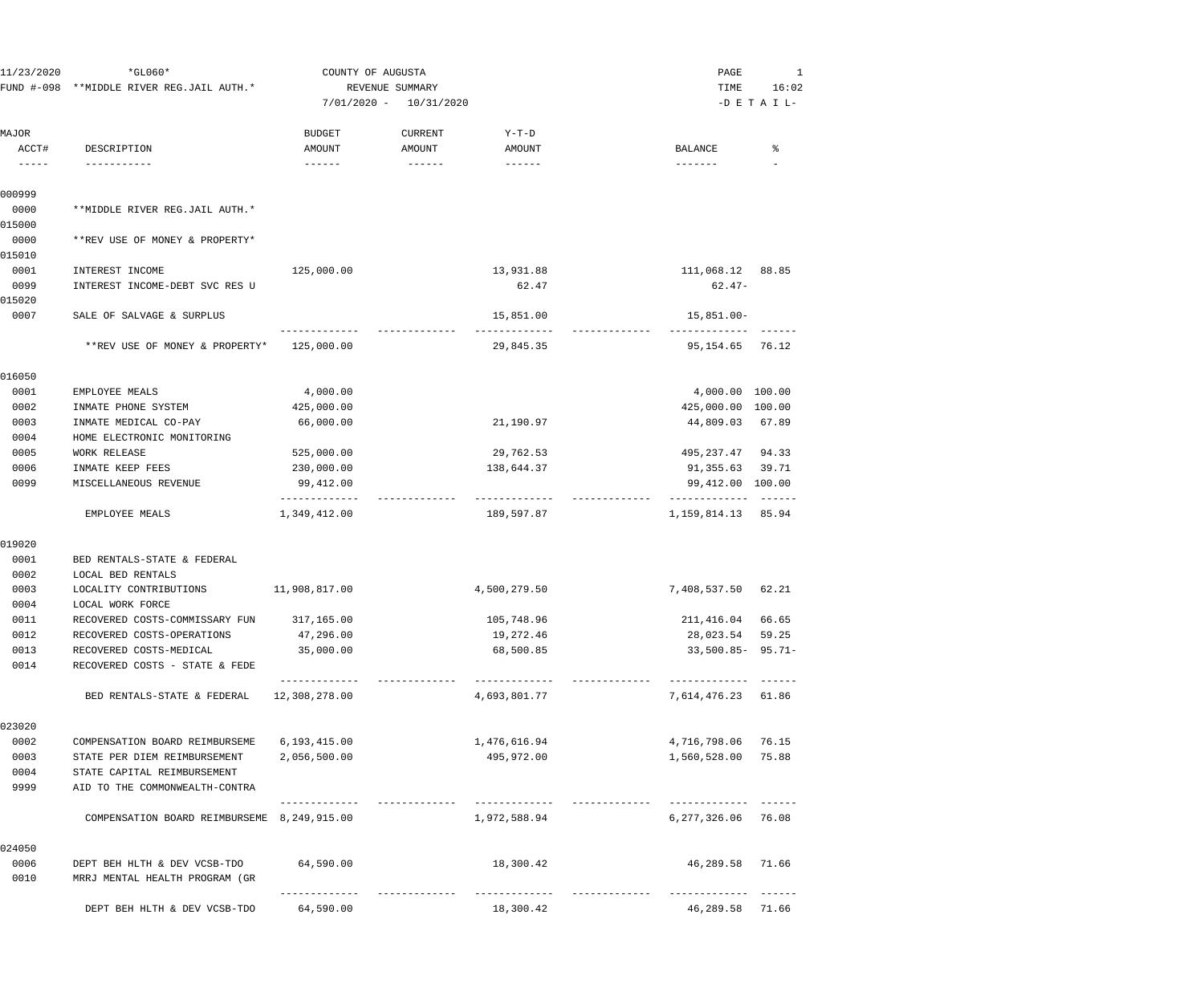| **MIDDLE RIVER REG.JAIL AUTH.*<br>FUND #-098<br>REVENUE SUMMARY<br>TIME<br>$7/01/2020 -$<br>10/31/2020<br>$-D$ E T A I L- | 2     |
|---------------------------------------------------------------------------------------------------------------------------|-------|
|                                                                                                                           | 16:02 |
|                                                                                                                           |       |
| MAJOR<br>BUDGET<br>CURRENT<br>$Y-T-D$                                                                                     |       |
| ACCT#<br>AMOUNT<br>AMOUNT<br>AMOUNT<br>DESCRIPTION<br>BALANCE                                                             | °     |
|                                                                                                                           |       |
|                                                                                                                           |       |

#### 033011

0003 JUSTICE ASSISTANCE GRANT (JAG)

| 22,097,195.00<br>--FUND TOTAL-- | 6,904,134.35 |
|---------------------------------|--------------|
|---------------------------------|--------------|

15,193,060.65 68.75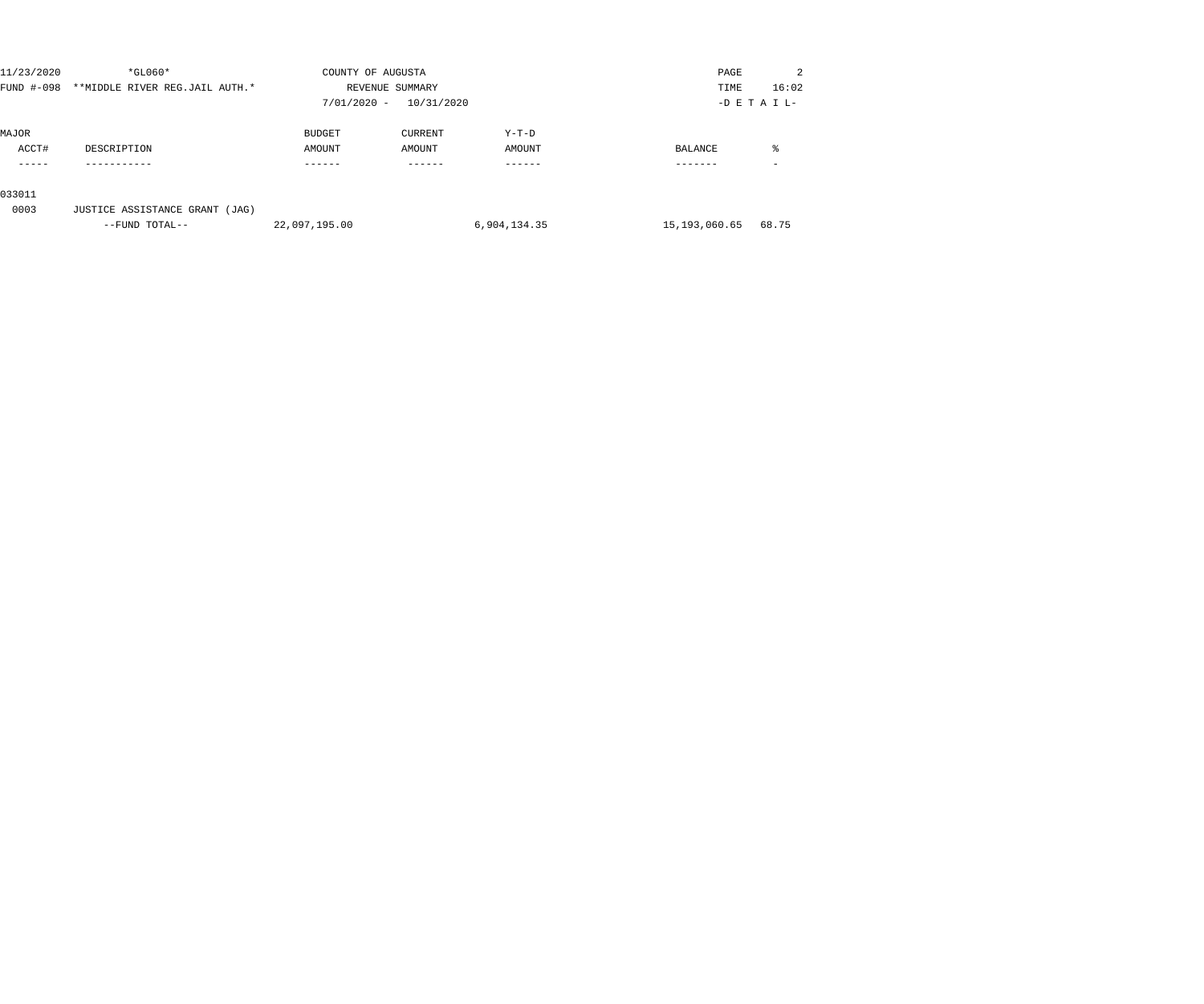| 11/23/2020                                                                                                                                                                                                                                                                                                                                                                                                                                                                           | $*GLO60*$                                 | COUNTY OF AUGUSTA |                                    |                    | PAGE             | 3               |
|--------------------------------------------------------------------------------------------------------------------------------------------------------------------------------------------------------------------------------------------------------------------------------------------------------------------------------------------------------------------------------------------------------------------------------------------------------------------------------------|-------------------------------------------|-------------------|------------------------------------|--------------------|------------------|-----------------|
|                                                                                                                                                                                                                                                                                                                                                                                                                                                                                      | FUND #-098 **MIDDLE RIVER REG.JAIL AUTH.* |                   | EXPENDITURE SUMMARY                |                    | TIME             | 16:02           |
|                                                                                                                                                                                                                                                                                                                                                                                                                                                                                      |                                           |                   | $7/01/2020 - 10/31/2020$           |                    |                  | $-D$ E T A I L- |
| MAJOR                                                                                                                                                                                                                                                                                                                                                                                                                                                                                |                                           | <b>BUDGET</b>     | $Y-T-D$<br>CURRENT                 | <b>ENCUMBRANCE</b> | UNENCUMBERED     |                 |
| ACCT#                                                                                                                                                                                                                                                                                                                                                                                                                                                                                | DESCRIPTION                               | AMOUNT            | AMOUNT<br>AMOUNT                   | AMOUNT             | BALANCE          | ៖               |
| $\begin{tabular}{cccccc} \multicolumn{2}{c}{} & \multicolumn{2}{c}{} & \multicolumn{2}{c}{} & \multicolumn{2}{c}{} & \multicolumn{2}{c}{} & \multicolumn{2}{c}{} & \multicolumn{2}{c}{} & \multicolumn{2}{c}{} & \multicolumn{2}{c}{} & \multicolumn{2}{c}{} & \multicolumn{2}{c}{} & \multicolumn{2}{c}{} & \multicolumn{2}{c}{} & \multicolumn{2}{c}{} & \multicolumn{2}{c}{} & \multicolumn{2}{c}{} & \multicolumn{2}{c}{} & \multicolumn{2}{c}{} & \multicolumn{2}{c}{} & \mult$ | -----------                               | $- - - - - - -$   | $- - - - - - -$<br>$- - - - - - -$ |                    | -------          |                 |
| 000999                                                                                                                                                                                                                                                                                                                                                                                                                                                                               |                                           |                   |                                    |                    |                  |                 |
| 0000                                                                                                                                                                                                                                                                                                                                                                                                                                                                                 | **MIDDLE RIVER REG.JAIL AUTH.*            |                   |                                    |                    |                  |                 |
| 033020                                                                                                                                                                                                                                                                                                                                                                                                                                                                               |                                           |                   |                                    |                    |                  |                 |
| 0000                                                                                                                                                                                                                                                                                                                                                                                                                                                                                 | **OPERATIONS**                            |                   |                                    |                    |                  |                 |
| 1100                                                                                                                                                                                                                                                                                                                                                                                                                                                                                 | SALARIES & WAGES                          | 8, 355, 483.00    | 2, 472, 415.08                     |                    | 5,883,067.92     | 70.40           |
| 1200                                                                                                                                                                                                                                                                                                                                                                                                                                                                                 | SALARIES & WAGES-OVERTIME                 | 514,325.00        | 124,080.82                         |                    | 390,244.18       | 75.87           |
| 1300                                                                                                                                                                                                                                                                                                                                                                                                                                                                                 | SALARIES & WAGES-PART TIME                | 508,316.00        | 118,745.62                         |                    | 389,570.38       | 76.63           |
| 1400                                                                                                                                                                                                                                                                                                                                                                                                                                                                                 | SALARIES & WAGES-TDO TRANSPORT            | 60,000.00         | 18,185.99                          |                    | 41,814.01        | 69.69           |
| 2100                                                                                                                                                                                                                                                                                                                                                                                                                                                                                 | EMPLOYERS SHARE - FICA                    | 722,016.00        | 202,877.11                         |                    | 519,138.89       | 71.90           |
| 2210                                                                                                                                                                                                                                                                                                                                                                                                                                                                                 | EMPLOYERS SHARE - RETIREMENT              | 1,009,342.00      | 300,533.18                         |                    | 708,808.82       | 70.22           |
| 2300                                                                                                                                                                                                                                                                                                                                                                                                                                                                                 | EMPLOYERS SHARE-HEALTH INSURAN            | 1,842,478.00      | 533,073.00                         |                    | 1,309,405.00     | 71.06           |
| 2400                                                                                                                                                                                                                                                                                                                                                                                                                                                                                 | EMPLOYERS SHARE-GROUP LIFE INS            | 111,963.00        | 33,337.16                          |                    | 78,625.84        | 70.22           |
| 2500                                                                                                                                                                                                                                                                                                                                                                                                                                                                                 | LINE OF DUTY PREMIUMS                     | 40,257.00         | 20,128.50                          |                    | 20,128.50        | 50.00           |
| 2600                                                                                                                                                                                                                                                                                                                                                                                                                                                                                 | EMPLOYERS SHARE-VRS HYBRID STD            | 5,160.00          | 1,852.10                           |                    | 3,307.90         | 64.10           |
| 2700                                                                                                                                                                                                                                                                                                                                                                                                                                                                                 | WORKERS COMPENSATION INSURANCE            | 133,839.00        | 67,625.50                          |                    | 66,213.50        | 49.47           |
| 2800                                                                                                                                                                                                                                                                                                                                                                                                                                                                                 | HEALTH INSURANCE                          |                   |                                    |                    |                  |                 |
| 2801                                                                                                                                                                                                                                                                                                                                                                                                                                                                                 | HOSPITALIZATION-MRRJ                      |                   |                                    |                    |                  |                 |
| 2802                                                                                                                                                                                                                                                                                                                                                                                                                                                                                 | HEALTH SAVINGS ACCOUNT                    | 14,000.00         | 3,833.64                           |                    | 10,166.36        | 72.61           |
| 3102                                                                                                                                                                                                                                                                                                                                                                                                                                                                                 | HEALTH CLUB                               |                   |                                    |                    |                  |                 |
| 3103                                                                                                                                                                                                                                                                                                                                                                                                                                                                                 | OTHER BENEFITS                            | 16,400.00         | 17,261.63                          |                    | $861.63 -$       | $5.25-$         |
| 3110                                                                                                                                                                                                                                                                                                                                                                                                                                                                                 | PROFESSIONAL HEALTH SERVICES              | 1,688,293.00      | 350, 326.94                        |                    | 1,337,966.06     | 79.24           |
| 3111                                                                                                                                                                                                                                                                                                                                                                                                                                                                                 | HOSPITAL HEALTH SERVICES                  |                   |                                    |                    |                  |                 |
| 3112                                                                                                                                                                                                                                                                                                                                                                                                                                                                                 | PHYSICALS NEW EMPLOYEES                   | 7,800.00          |                                    |                    | 7,800.00 100.00  |                 |
| 3121                                                                                                                                                                                                                                                                                                                                                                                                                                                                                 | JAIL EDUCATION PROGRAM                    |                   |                                    |                    |                  |                 |
| 3124                                                                                                                                                                                                                                                                                                                                                                                                                                                                                 | PROFESSIONAL SERVICES                     | 83,000.00         | 15,710.20                          |                    | 67,289.80        | 81.07           |
| 3310                                                                                                                                                                                                                                                                                                                                                                                                                                                                                 | REPAIRS & MAINTENANCE-CONTRACT            | 212,550.00        | 140,501.48                         |                    | 72,048.52        | 33.89           |
| 3320                                                                                                                                                                                                                                                                                                                                                                                                                                                                                 | MAINTENANCE SERVICE CONTRACTS             | 60,000.00         | 5,423.25                           |                    | 54, 576. 75      | 90.96           |
| 3321                                                                                                                                                                                                                                                                                                                                                                                                                                                                                 | TECHNOLOGY MAINT. CONTRACTS               | 225,000.00        | 94,974.12                          |                    | 130,025.88       | 57.78           |
| 3322                                                                                                                                                                                                                                                                                                                                                                                                                                                                                 | PEST EXTERMINATION                        | 2,000.00          | 300.00                             |                    | 1,700.00         | 85.00           |
| 3324                                                                                                                                                                                                                                                                                                                                                                                                                                                                                 | CONTRACTED FOOD SERVICES                  | 1,250,000.00      | 353, 499.47                        |                    | 896,500.53       | 71.72           |
| 3330                                                                                                                                                                                                                                                                                                                                                                                                                                                                                 | REPAIRS & MAINTENANCE-VEHICLES            | 20,000.00         | 3,984.58                           |                    | 16,015.42        | 80.07           |
| 3600                                                                                                                                                                                                                                                                                                                                                                                                                                                                                 | ADVERTISING                               | 2,000.00          | 1,171.25                           |                    | 828.75           | 41.43           |
| 3900                                                                                                                                                                                                                                                                                                                                                                                                                                                                                 | INDIRECT COST TO FISCAL AGENT             | 133,491.00        | 5,518.86                           |                    | 127,972.14       | 95.86           |
| 5100                                                                                                                                                                                                                                                                                                                                                                                                                                                                                 | ELECTRIC SERVICES                         | 425,000.00        | 131,109.72                         |                    | 293,890.28       | 69.15           |
| 5102                                                                                                                                                                                                                                                                                                                                                                                                                                                                                 | HEATING SERVICES                          | 175,000.00        | 15,981.77                          |                    | 159,018.23       | 90.86           |
| 5103                                                                                                                                                                                                                                                                                                                                                                                                                                                                                 | WATER & SEWER SERVICES                    | 400,000.00        | 97,748.59                          |                    | 302,251.41       | 75.56           |
| 5104                                                                                                                                                                                                                                                                                                                                                                                                                                                                                 | REFUSE COLLECTION                         | 25,000.00         | 5,593.40                           |                    | 19,406.60        | 77.62           |
| 5201                                                                                                                                                                                                                                                                                                                                                                                                                                                                                 | POSTAGE                                   | 3,000.00          | 460.09                             |                    | 2,539.91         | 84.66           |
| 5203                                                                                                                                                                                                                                                                                                                                                                                                                                                                                 | TELEPHONE                                 | 46,000.00         | 16,000.14                          |                    | 29,999.86        | 65.21           |
| 5300                                                                                                                                                                                                                                                                                                                                                                                                                                                                                 | FACILITY INSURANCE                        | 86,208.00         | 86,208.00                          |                    |                  |                 |
| 5305                                                                                                                                                                                                                                                                                                                                                                                                                                                                                 | VEHICLE INSURANCE                         | 13,680.00         | 13,680.00                          |                    |                  |                 |
| 5501                                                                                                                                                                                                                                                                                                                                                                                                                                                                                 | TRAVEL EXPENSES                           | 12,000.00         |                                    |                    | 12,000.00 100.00 |                 |
| 5801                                                                                                                                                                                                                                                                                                                                                                                                                                                                                 | DUES & SUBSCRIPTIONS                      | 4,000.00          | 250.00                             |                    | 3,750.00         | 93.75           |
| 6001                                                                                                                                                                                                                                                                                                                                                                                                                                                                                 | OFFICE SUPPLIES                           | 35,000.00         | 6,524.24                           |                    | 28,475.76        | 81.35           |
| 6002                                                                                                                                                                                                                                                                                                                                                                                                                                                                                 | FOOD                                      |                   |                                    |                    |                  |                 |
| 6003                                                                                                                                                                                                                                                                                                                                                                                                                                                                                 | PRESCRIPTION DRUGS                        | 706,965.00        | 152,582.76                         |                    | 554,382.24       | 78.41           |
| 6004                                                                                                                                                                                                                                                                                                                                                                                                                                                                                 | MEDICAL SUPPLIES                          | 85,000.00         | 30,717.25                          |                    | 54, 282. 75      | 63.86           |
| 6005                                                                                                                                                                                                                                                                                                                                                                                                                                                                                 | LAUN, HOUSEKEEPING & JANIT SUP            | 90,000.00         | 33,034.74                          |                    | 56,965.26        | 63.29           |
|                                                                                                                                                                                                                                                                                                                                                                                                                                                                                      |                                           |                   |                                    |                    |                  |                 |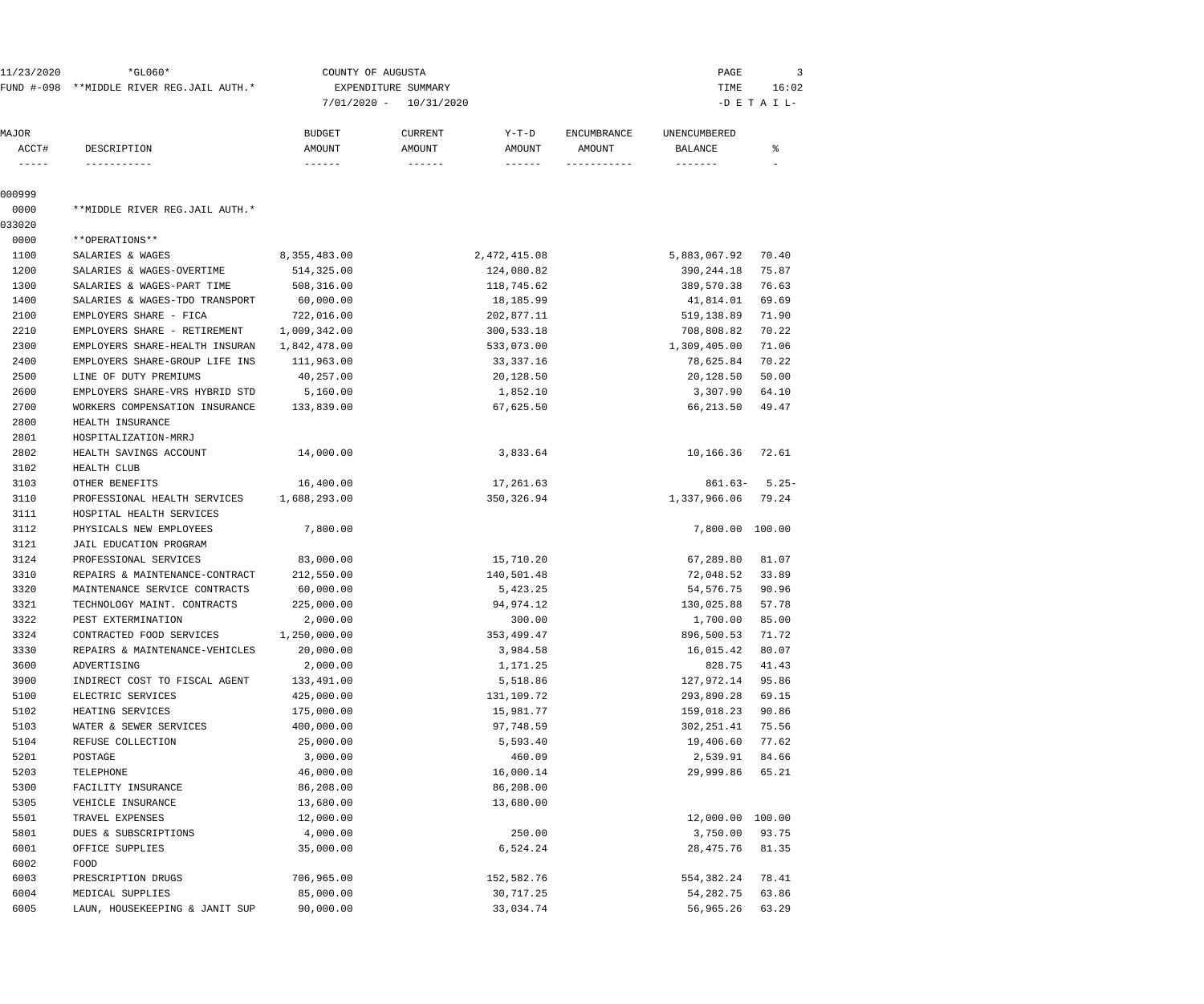| 11/23/2020    | $*GLO60*$                                 | COUNTY OF AUGUSTA |                     |              |                    | PAGE                      | 4               |
|---------------|-------------------------------------------|-------------------|---------------------|--------------|--------------------|---------------------------|-----------------|
|               | FUND #-098 **MIDDLE RIVER REG.JAIL AUTH.* |                   | EXPENDITURE SUMMARY |              |                    | TIME                      | 16:02           |
|               |                                           | $7/01/2020 -$     | 10/31/2020          |              |                    |                           | $-D$ E T A I L- |
| MAJOR         |                                           | <b>BUDGET</b>     |                     | Y-T-D        | <b>ENCUMBRANCE</b> |                           |                 |
| ACCT#         | DESCRIPTION                               | AMOUNT            | CURRENT<br>AMOUNT   | AMOUNT       | AMOUNT             | UNENCUMBERED<br>BALANCE   | ႜ               |
| $- - - - - -$ | -----------                               | $- - - - - - -$   | $- - - - - - -$     |              | -----------        | --------                  |                 |
| 6006          | LINEN SUPPLIES                            | 20,000.00         |                     | 3,839.60     |                    | 16,160.40                 | 80.80           |
| 6007          | REPAIR & MAINTENANCE SUPPLIES             | 147,100.00        |                     | 51,117.98    |                    | 95,982.02                 | 65.24           |
| 6008          | VEHICLE FUEL                              | 40,000.00         |                     | 3,552.35     |                    | 36,447.65                 | 91.11           |
| 6009          | VEHICLE MAINTENANCE                       | 32,000.00         |                     | 1,322.79     |                    | 30,677.21                 | 95.86           |
| 6010          | POLICE SUPPLIES                           | 50,000.00         |                     | 35,836.31    |                    | 14,163.69                 | 28.32           |
| 6011          | UNIFORMS-OFFICERS                         | 35,000.00         |                     | 10,261.32    |                    | 24,738.68                 | 70.68           |
| 6012          | FOOD SERVICE SUPPLIES                     | 20,000.00         |                     | 625.92       |                    | 19,374.08                 | 96.87           |
| 6013          | COMPUTER/TECHNOLOGY SUPPLIES              | 146,000.00        |                     | 85,823.47    |                    | 60,176.53                 | 41.21           |
| 6016          | PERSONAL SUPPLIES INMATES                 | 85,000.00         |                     | 20,923.30    |                    | 64,076.70                 | 75.38           |
| 6017          | WEARING APPAREL INMATES                   | 35,000.00         |                     | 6,904.38     |                    | 28,095.62                 | 80.27           |
| 6018          | BED RENTALS-OTHER FACILITIES              | 250,000.00        |                     |              |                    | 250,000.00                | 100.00          |
| 7002          | TRAINING                                  | 121,000.00        |                     | 84,091.75    |                    | 36,908.25                 | 30.50           |
| 7003          | FIREARMS RANGE                            |                   |                     |              |                    |                           |                 |
| 8000          | LAND                                      |                   |                     |              |                    |                           |                 |
| 8001          | EQUIPMENT                                 | 19,000.00         |                     | 4,995.00     |                    | 14,005.00                 | 73.71           |
| 8002          | FURNITURE & FIXTURES                      |                   |                     |              |                    |                           |                 |
| 8003          | COMPUTER HARDWARE                         | 93,980.00         |                     | 2,287.28     |                    | 91,692.72                 | 97.56           |
| 8004          | COMPUTER SOFTWARE                         | 125,000.00        |                     |              |                    | 125,000.00 100.00         |                 |
| 8005          | MOTOR VEHICLES                            | 99,000.00         |                     | 39,188.00    |                    | 59,812.00                 | 60.41           |
| 8006          | FACILITY IMPROVEMENTS                     |                   |                     | 11,326.48    |                    | 11,326.48-                |                 |
| 8007          | S.A.W. RANGE                              |                   |                     |              |                    |                           |                 |
| 8021          | EQUIPMENT (COVID GRANT)                   |                   |                     | 11,973.38    |                    | 11,973.38-                |                 |
| 8210          | DEPRECIATION EXPENSE                      |                   |                     |              |                    |                           |                 |
| 8211          | LOSS ON DISPOSAL OF FIXED ASSE            |                   |                     |              |                    |                           |                 |
| 8999          | OTHER                                     |                   |                     |              |                    |                           |                 |
| 9110          | REDEMPTION OF PRINCIPAL                   | 1,085,000.00      |                     |              |                    | 1,085,000.00 100.00       |                 |
| 9150          | INTEREST EXPENSE-BONDS                    | 871,528.00        |                     | 447,765.63   |                    | 423,762.37                | 48.62           |
| 9210          | OPERATING RESERVE                         |                   |                     |              |                    |                           |                 |
| 9220          | REPAIR & REPLACEMENT RESERVE              |                   |                     |              |                    |                           |                 |
| 9230          | MOTOR VEHICLE RESERVE                     |                   |                     |              |                    |                           |                 |
| 9240          | COMPUTER EQUIPMENT RESERVE                |                   |                     | 39,320.00    |                    | $39,320.00 -$             |                 |
| 9250          | OPEB RESERVE                              |                   |                     |              |                    |                           |                 |
|               | **OPERATIONS**                            | 22,399,174.00     |                     | 6,336,405.12 |                    | 16,062,768.88             | 71.71           |
|               |                                           |                   |                     |              |                    |                           |                 |
| 033030        |                                           |                   |                     |              |                    |                           |                 |
| 0000          | **DCJS/JAIL MENTAL HEALTH PROG            |                   |                     |              |                    |                           |                 |
| 3100          | PERSONNEL                                 |                   |                     | 27,993.56    |                    | $27,993.56 -$             |                 |
| 3110          | CONSULTANT                                |                   |                     | 10,175.00    |                    | $10, 175.00 -$            |                 |
| 3900          | INDIRECT COSTS                            |                   |                     | 4,898.87     |                    | $4,898.87-$               |                 |
| 5501          | TRAVEL                                    |                   |                     |              |                    |                           |                 |
| 6015          | SUPPLIES/OTHER                            |                   |                     | 11,183.04    |                    | 11,183.04-                |                 |
| 8001          | EQUIPMENT                                 |                   |                     | 6,904.65     |                    | $6,904.65-$<br>---------- |                 |
|               | **DCJS/JAIL MENTAL HEALTH PROG            |                   |                     | 61,155.12    |                    | $61, 155.12 -$            |                 |
|               | --FUND TOTAL--                            | 22,399,174.00     |                     | 6,397,560.24 |                    | 16,001,613.76             | 71.43           |
|               |                                           |                   |                     |              |                    |                           |                 |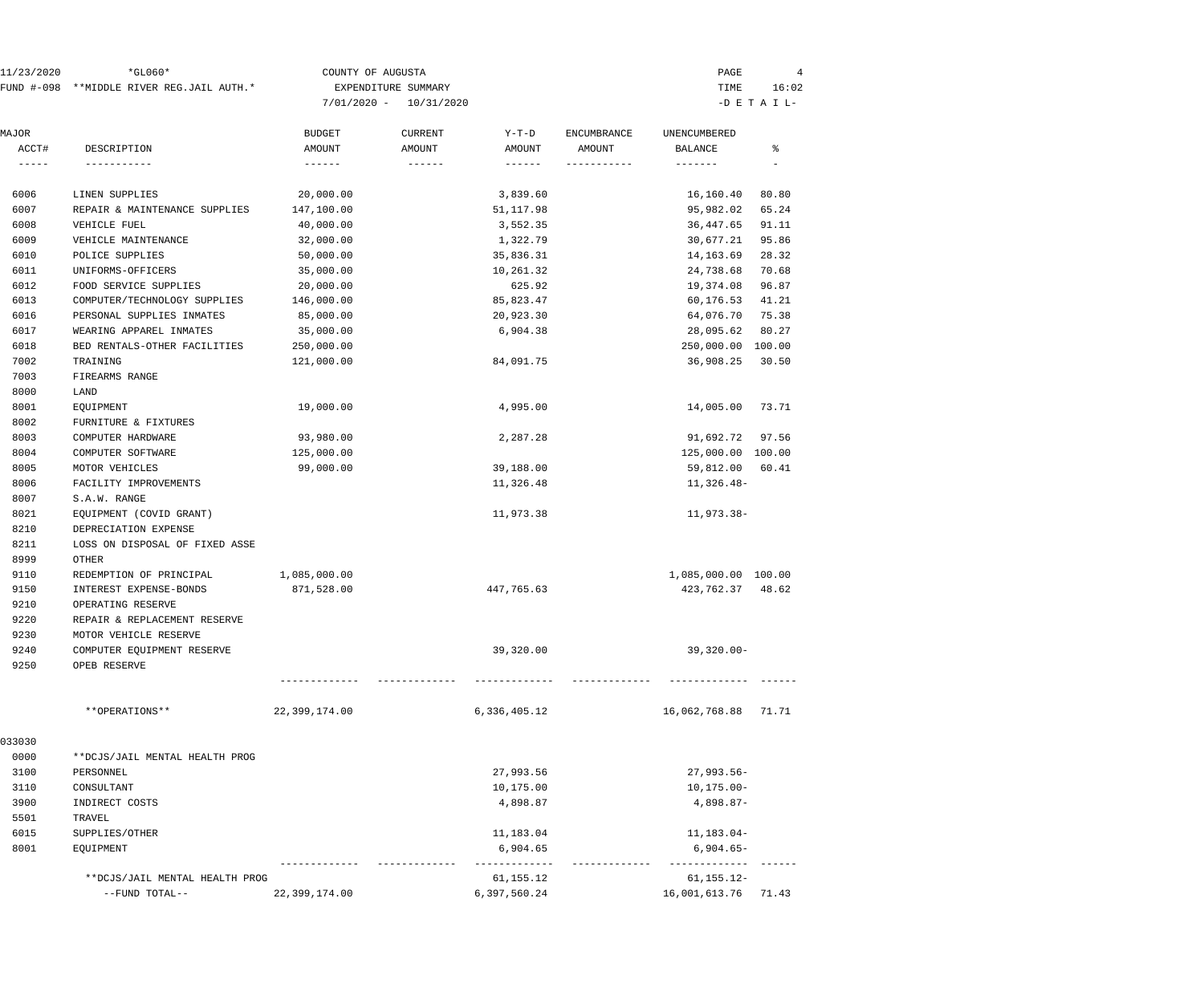| 11/23/2020<br>FUND #-098            | $*GLO70A*$<br>** MIDDLE RIVER REG.JAIL AUTH. **             | COUNTY OF AUGUSTA<br>10/31/2020 | BALANCE SHEET              |                      | 1<br>PAGE<br>16:02<br>TIME         |  |  |
|-------------------------------------|-------------------------------------------------------------|---------------------------------|----------------------------|----------------------|------------------------------------|--|--|
| <b>ACCOUNT</b><br>NUMBER<br>------- | ACCOUNT<br>DESCRIPTION                                      | BEG. YR<br><b>BALANCE</b>       | PREVIOUS<br><b>BALANCE</b> | DEBIT<br>$- - - - -$ | ENDING<br>CREDIT<br><b>BALANCE</b> |  |  |
|                                     | ** MIDDLE RIVER REG.JAIL AUTH. **<br>**CASH**               |                                 |                            |                      |                                    |  |  |
| $100 - 0200$                        | OPERATING CASH                                              | $231.80 -$                      | $119.35-$                  |                      | $119.35-$                          |  |  |
| $100 - 1204$                        | BANK OF AMERICA-LGIP                                        | 107,657.12                      | 107,746.50                 |                      | 107,746.50                         |  |  |
| 100-1305                            | FIRST BANK-MRRJA                                            | 5,784,197.45                    | 7,622,094.75               |                      | 7,622,094.75                       |  |  |
| 100-1307                            | WELLS FARGO BOND ESCROW-MRRJA                               |                                 |                            |                      |                                    |  |  |
| $100 - 1308$<br>100-1399            | US BANK DEBT RES 2014 BONDS-MRRJA<br>AUDIT MARKET VALUE ADJ | 3,089,568.13                    | 2,051,985.90               |                      | 2,051,985.90                       |  |  |
| 100-1522                            | UNION FIRST MARKET-MM-MRRJ                                  | 1,684,675.82                    | 1,686,091.67               |                      | 1,686,091.67                       |  |  |
|                                     | **CASH**                                                    | 10,665,866.72                   | 11,467,799.47              |                      | 11,467,799.47                      |  |  |
|                                     |                                                             |                                 |                            |                      |                                    |  |  |
|                                     | **ACCOUNTS RECEIVABLE**                                     |                                 |                            |                      |                                    |  |  |
| 130-3100                            | ACCOUNTS RECEIVABLE                                         | 1,434,190.80                    | 53,919.28                  |                      | 53,919.28                          |  |  |
| 130-3101                            | ACCOUNTS RECEIVABLE-REIMBURSEMENT                           |                                 |                            |                      |                                    |  |  |
|                                     | **ACCOUNTS RECEIVABLE**                                     | 1,434,190.80                    | 53,919.28                  |                      | 53,919.28                          |  |  |
| 131-3120                            | **DUE FROM DOC**<br>DUE FROM DOC<br>**DUE FROM DOC**        |                                 |                            |                      |                                    |  |  |
|                                     |                                                             |                                 |                            |                      |                                    |  |  |
| 135-3100                            | **NET PENSION ASSET**<br>NET PENSION ASSET                  | 3,202,390.00                    | 3,202,390.00               |                      | 3,202,390.00                       |  |  |
|                                     | **NET PENSION ASSET**                                       | 3,202,390.00                    | 3,202,390.00               |                      | 3,202,390.00                       |  |  |
|                                     |                                                             |                                 |                            |                      |                                    |  |  |
|                                     | **DEFERRED OUTFLOWS OF RESOURCES**                          |                                 |                            |                      |                                    |  |  |
| 160-8270                            | DEFERRED OUTFLOWS-PENSION PLAN                              | 883,164.00                      | 883,164.00                 |                      | 883,164.00                         |  |  |
| 160-8280                            | DEFERRED OUTFLOWS-GLI OPEB                                  | 131,350.69                      | 131,350.69                 |                      | 131,350.69                         |  |  |
| 160-8290                            | DEFERRED OUTFLOWS-HI OPEB                                   | 45,568.00                       | 45,568.00                  |                      | 45,568.00                          |  |  |
|                                     | **DEFERRED OUTFLOWS OF RESOURCES**                          | 1,060,082.69                    | 1,060,082.69               |                      | 1,060,082.69                       |  |  |
|                                     | **FIXED ASSETS**                                            |                                 |                            |                      |                                    |  |  |
| 190-2510                            | CONSTRUCTION IN PROGRESS                                    |                                 |                            |                      |                                    |  |  |
| 190-3550                            | FIXED ASSETS-LAND                                           | 612,500.00                      | 612,500.00                 |                      | 612,500.00                         |  |  |
| 190-3551                            | FIXED ASSETS-BUILDING                                       | 45,279,812.29                   | 45, 279, 812. 29           |                      | 45,279,812.29                      |  |  |
| 190-3552                            | FIXED ASSETS-EQUIPMENT                                      | 4,682,003.91                    | 4,682,003.91               |                      | 4,682,003.91                       |  |  |
| 190-3559                            | ACCUMULATED DEPRECIATION                                    | 14,881,000.57-                  | 14,881,000.57-             |                      | 14,881,000.57-                     |  |  |
|                                     | **FIXED ASSETS**                                            | 35,693,315.63                   | 35,693,315.63              |                      | 35,693,315.63                      |  |  |
|                                     | TOTAL ASSETS                                                | 52,055,845.84                   | 51,477,507.07              |                      | 51,477,507.07                      |  |  |
|                                     | **ACCOUNTS PAYABLE**                                        |                                 |                            |                      |                                    |  |  |
| $200 - 7100$                        | ACCOUNTS PAYABLE                                            | 114,265.67-                     | 114,577.54-                |                      | 114,577.54-                        |  |  |
|                                     | **ACCOUNTS PAYABLE**                                        | 114,265.67-                     | $114,577.54-$              |                      | 114,577.54-                        |  |  |
|                                     |                                                             |                                 |                            |                      |                                    |  |  |
| $201 - 6535$                        | **ACCRUED LEAVE**<br>ACCRUED LEAVE                          | 891,972.80-                     | 891,972.80-                |                      | 891,972.80-                        |  |  |
| $201 - 6536$                        | ACCRUED LEAVE-OPEB                                          | 1,486,000.00-                   | $1,486,000.00-$            |                      | $1,486,000.00-$                    |  |  |
| $201 - 6537$                        | NET GLI OPEB LIABILITY                                      | $520, 535.00 -$                 | $520, 535.00 -$            |                      | $520, 535.00 -$                    |  |  |
|                                     | **ACCRUED LEAVE**                                           | $2,898,507.80-$                 | 2,898,507.80-              |                      | $2,898,507.80-$                    |  |  |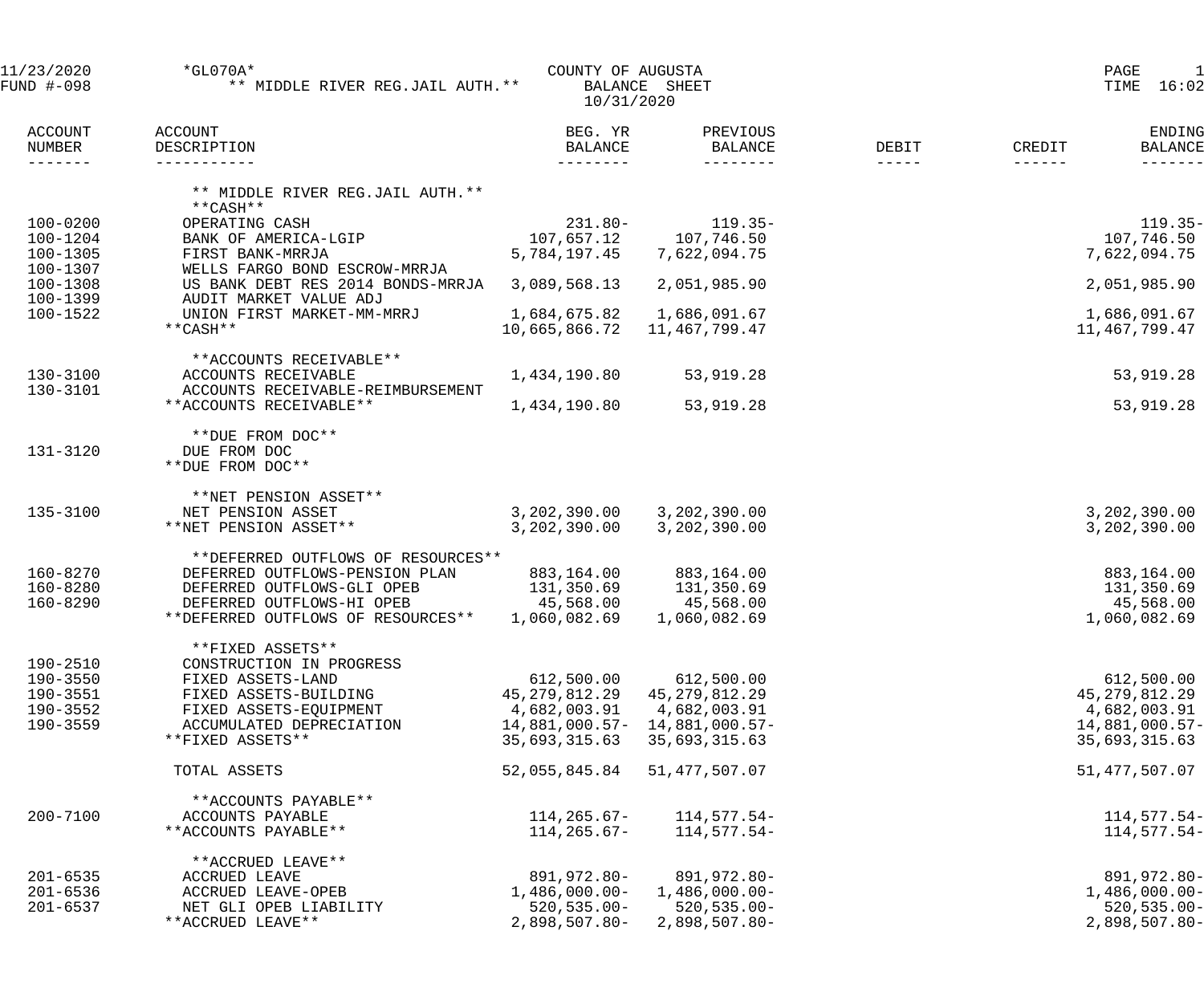| 11/23/2020<br>FUND #-098                    | $*$ GL070A*<br>** MIDDLE RIVER REG.JAIL AUTH. **  | COUNTY OF AUGUSTA<br>10/31/2020       | BALANCE SHEET                           |                        | 2<br>PAGE<br>TIME<br>16:02                            |
|---------------------------------------------|---------------------------------------------------|---------------------------------------|-----------------------------------------|------------------------|-------------------------------------------------------|
| <b>ACCOUNT</b><br>NUMBER<br>$- - - - - - -$ | ACCOUNT<br>DESCRIPTION<br>------------            | BEG. YR<br><b>BALANCE</b><br>-------- | PREVIOUS<br><b>BALANCE</b><br>--------- | DEBIT<br>$- - - - - -$ | ENDING<br>CREDIT<br><b>BALANCE</b><br>$- - - - - - -$ |
|                                             | **ACCRUED INTEREST**                              |                                       |                                         |                        |                                                       |
| $202 - 7300$                                | ACCRUED INTEREST<br>**ACCRUED INTEREST**          | 233,256.15-<br>$233, 256.15 -$        | $233, 256.15 -$<br>$233, 256.15 -$      |                        | $233, 256.15 -$<br>$233, 256.15 -$                    |
|                                             | **DEFERRED INFLOWS OF RESOURCES**                 |                                       |                                         |                        |                                                       |
| $210 - 8270$                                | DEFERRED INFLOWS-PENSION PLAN                     | 1,078,819.00-                         | $1,078,819.00-$                         |                        | $1,078,819.00 -$                                      |
| $210 - 8280$                                | DEFERRED INFLOWS-GLI OPEB                         | 109,000.00-                           | $109,000.00-$                           |                        | $109,000.00 -$                                        |
| $210 - 8290$                                | DEFERRED INFLOWS-HI OPEB                          |                                       | $34,000.00 - 34,000.00 -$               |                        | $34,000.00 -$                                         |
|                                             | **DEFERRED INFLOWS OF RESOURCES**                 |                                       | $1, 221, 819.00 - 1, 221, 819.00 -$     |                        | $1,221,819.00-$                                       |
| $230 - 8200$                                | **EMPLOYEE FUND**<br>FUNDS HELD FOR EMPLOYEE FUND | 10,760.21-                            | 10,535.46-                              |                        | $10,535.46-$                                          |
|                                             | **EMPLOYEE FUND**                                 | $10,760.21 -$                         | 10,535.46-                              |                        | $10,535.46-$                                          |
|                                             | **BOND PAYABLE**                                  |                                       |                                         |                        |                                                       |
| $250 - 6530$                                | <b>BOND PAYABLE</b>                               | 19,065,000.00- 17,980,000.00-         |                                         |                        | $17,980,000.00-$                                      |
| $250 - 6531$                                | BOND PREMIUM                                      |                                       | 2,918,013.70-2,918,013.70-              |                        | 2,918,013.70-                                         |
|                                             | **BOND PAYABLE**                                  |                                       | 21,983,013.70-20,898,013.70-            |                        | 20,898,013.70-                                        |
|                                             | TOTAL LIABILITIES                                 |                                       | 26, 461, 622. 53 - 25, 376, 709. 65 -   |                        | 25, 376, 709.65-                                      |
|                                             | **FUND BALANCE**                                  |                                       |                                         |                        |                                                       |
| $300 - 9900$                                | FUND BALANCE                                      |                                       | $25,594,223.31 - 25,594,223.31 -$       |                        | $25,594,223.31-$                                      |
|                                             | **FUND BALANCE**                                  |                                       | $25,594,223.31 - 25,594,223.31 -$       |                        | $25,594,223.31-$                                      |
|                                             | TOTAL PRIOR YR FUND BALANCE                       |                                       | $25,594,223.31 - 25,594,223.31 -$       |                        | $25,594,223.31-$                                      |
|                                             | TOTAL REVENUE                                     |                                       | $6,904,134.35-$                         |                        | $6,904,134.35-$                                       |
|                                             | TOTAL EXPENDITURE                                 |                                       | 6,397,560.24                            |                        | 6,397,560.24                                          |
|                                             | TOTAL CURRENT FUND BALANCE                        |                                       |                                         |                        | $506, 574.11 -$                                       |
|                                             | TOTAL LIABILITIES AND FUND BALANCE                |                                       | $51,477,507.07-$                        |                        | $51,477,507.07 -$                                     |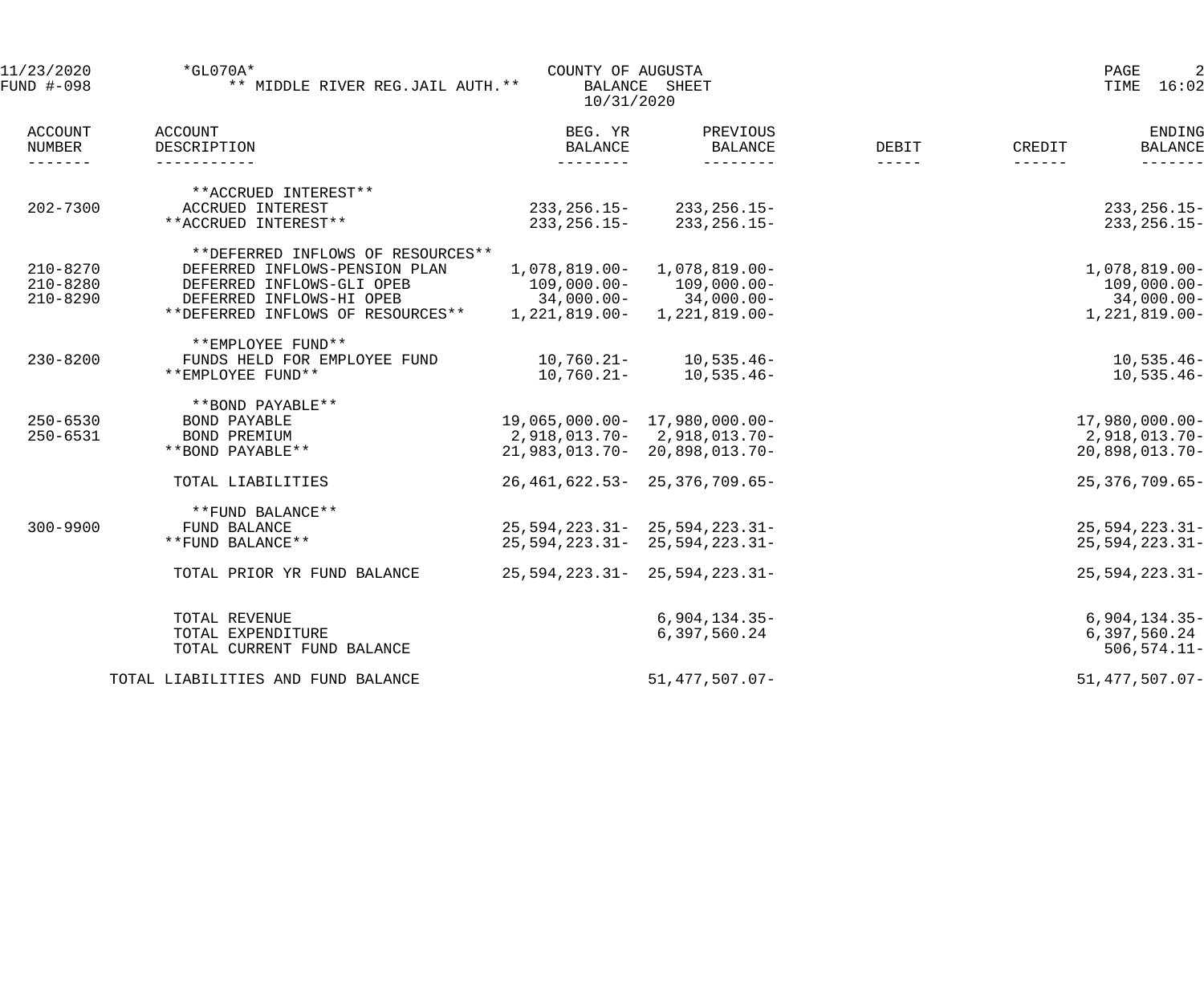### **MIDDLE RIVER REGIONAL JAIL AUTHORITY**

### RESOLUTION FOR THE AMENDMENT OF MIDDLE RIVER REGIONAL JAIL CAFETERIA PLAN

**Whereas,** the Middle River Regional Jail Authority has the power to amend the Plan.

**RESOLVED,** that the form of Cafeteria Plan Code Section 125 with Health Flexible Spending Account under the Cafeteria Plan Code Section 105, Dependent Care under the Cafeteria Plan Code Section 129 and Health Savings Account under the Cafeteria Plan Code 223(d) of the Internal Revenue Code of 1986, presented to this meeting is hereby amended and approved and that the proper Officers of the Employer are hereby authorized and directed to execute and deliver to the Plan Administrator one or more copies of the Plan. This amendment shall be effective January 1, 2020.

**RESOLVED,** that the Plan has been amended to eliminate the prescription requirement for overthe-counter medications and to allow reimbursement of menstrual products from the Health FSA and Health Savings Account. In accordance with the CARES Act, claims for these items may be reimbursed for expenses incurred back to January 1, 2020.

**RESOLVED,** that the Superintendent shall act as soon as possible to notify employees of the Middle River Regional Jail of the amendment of the Plan. The undersigned certifies that attached hereto as Amendment #1 is a true copy of the Plan Document for Middle River Regional Jail Cafeteria Plan approved and adopted in the foregoing resolutions.

Approved by the Board for the Middle River Regional Jail Authority this  $1<sup>st</sup>$  day of December, 2020.

By: \_\_\_\_\_\_\_\_\_\_\_\_\_\_\_\_\_\_\_\_ Attest: \_\_\_\_\_\_\_\_\_\_\_\_\_\_\_\_\_\_

Chairman Clerk

Enclosure: Amendment #1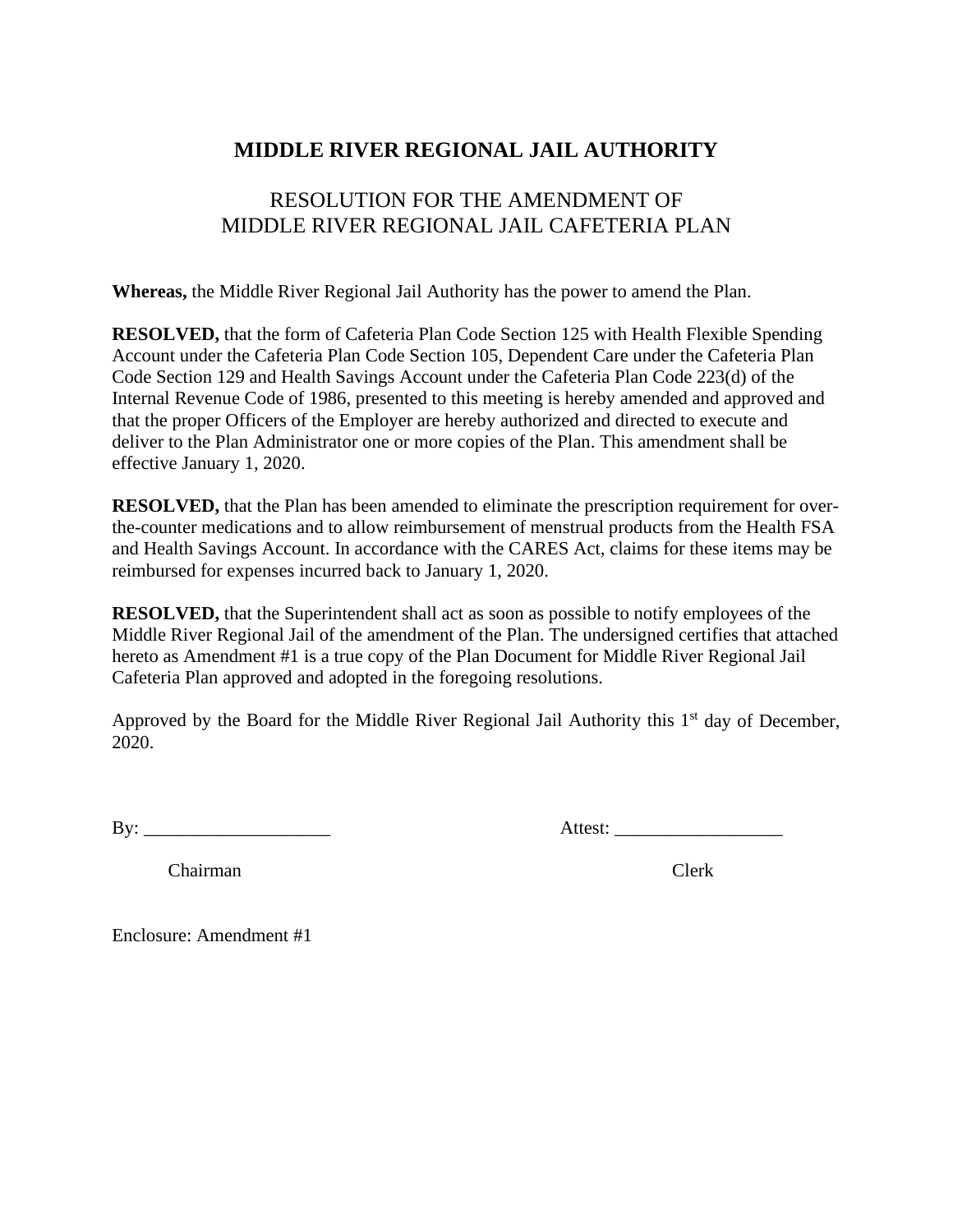### **Amendment #1**

### **Elimination of the Prescription Requirement for OTC Amendment to the Middle River Regional Jail Cafeteria Plan**

### **Section 1. General Rules**

**1.1 Purpose and Adoption.** The purpose of this Amendment is to permit the reimbursement of over-the-counter (OTC) medical products from the Health FSA without a prescription, in accordance with the CARES Act.

This amendment shall apply notwithstanding any other statements in the Plan, the summary plan description (SPD), or any other documents.

Middle River Regional Jail ("the Employer") hereby adopts the following Amendment to its Middle River Regional Jail Cafeteria Plan for plan years effective January 1, 2020.

**1.2. Precedence.** The requirements of this Amendment will take precedence over any inconsistent provisions of the Plan, including any previous amendments adopted by the Employer.

### **Section 2. Amendment**

**2.1. Elimination of Prescription Requirement for OTC drug reimbursements.** The Plan is hereby amended to eliminate the prescription requirement for reimbursement of over-the-counter medical products under the Health FSA effective January 1, 2020 and for all future plan years. In addition, menstrual care products will now qualify as medical care for purposes of reimbursement or tax-free distribution.

**2.2. Adoption.** IN WITNESS WHEREOF, the undersigned has executed this Amendment to the Middle River Regional Jail Cafeteria Plan on this 1st day of December 2020.

Middle River Regional Jail Authority

By: \_\_\_\_\_\_\_\_\_\_\_\_\_\_\_\_\_\_\_\_ Attest: \_\_\_\_\_\_\_\_\_\_\_\_\_\_\_\_\_\_

Chairman Clerk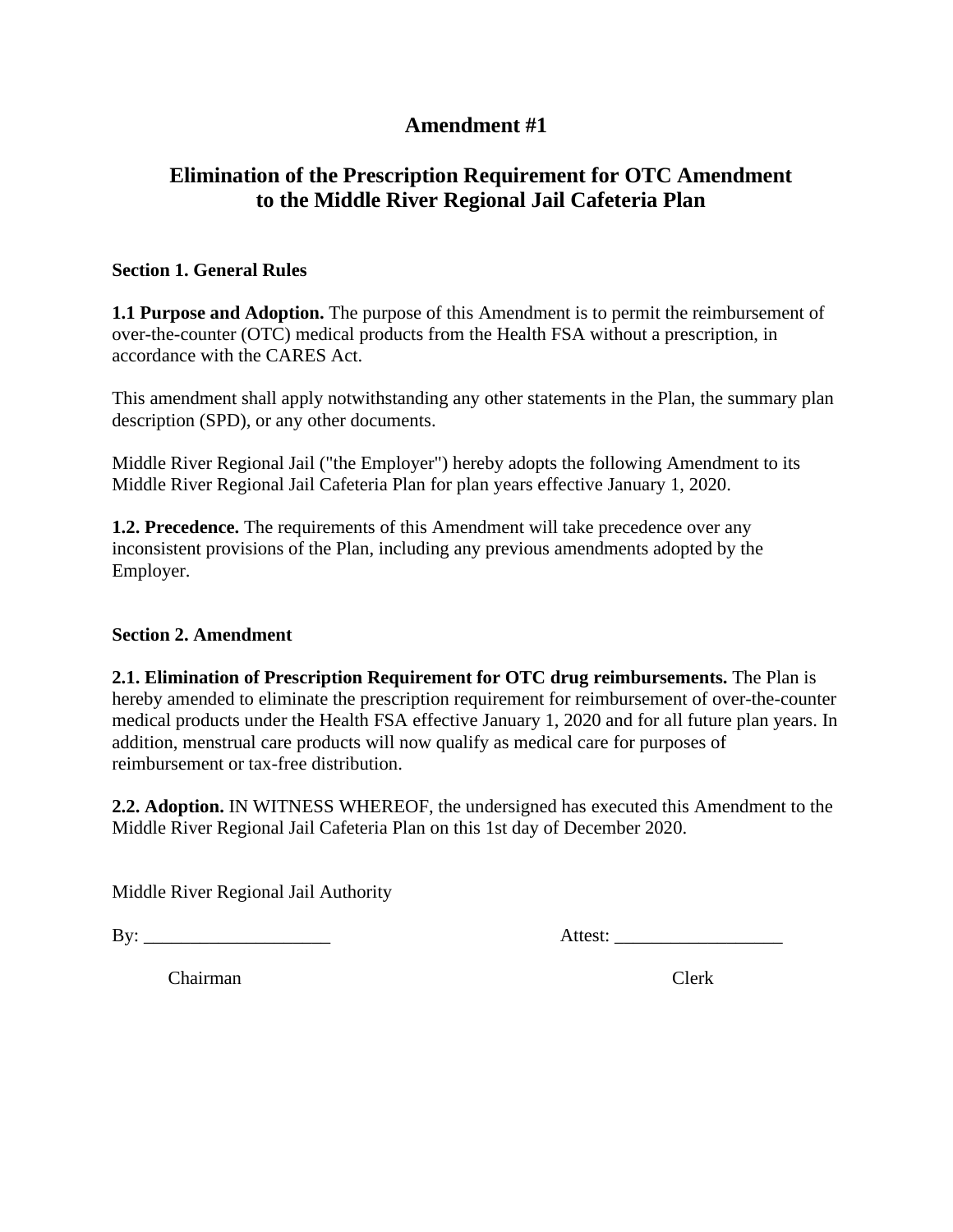### **MIDDLE RIVER REGIONAL JAIL EXECUTIVE SUMMARY NOVEMBER 19, 2020**

### **SUBJECT:** Inmate Records Jail Board Report

**BACKGROUND:** The Inmate Records information is a summary of the information in our Offender Management System. This information is transmitted to the State of Virginia on a daily basis. It is then reconciled and certified each month through a system known as LIDS.

**DISCUSSION:** The information included in this report is a snapshot of the offender information on the date and time of this report, November 19, 2020 at 08:58 am. This information is continuously changing. The number of people on HEM/HEI will differ between Inmate Records and Community Corrections. This difference is due to several people who were bonded on their charges and in-home monitoring was a condition of their bond. Inmate Records is not able to count those who were released on their charges. We can only count the people who are on the HEI program and still being held on their charges. The number of people on work release could also differ from Community Corrections due to some inmates being approved for work release but have not yet started their jobs.

| <b>Total Inmate Population</b> | 918 |                    |
|--------------------------------|-----|--------------------|
|                                |     |                    |
| Male Inmates                   | 719 |                    |
|                                |     |                    |
| <b>Female Inmates</b>          | -99 | $\gamma$ ) $0\!_0$ |
|                                |     |                    |

| Category                        | # of Inmates                | % of Total      |
|---------------------------------|-----------------------------|-----------------|
|                                 |                             |                 |
| <b>Awaiting Trial</b>           | 307                         | 33.44           |
| <b>Totally Sentenced</b>        | 465                         | 50.65           |
| <b>Partially Sentenced</b>      | 127                         | 13.83           |
| <b>Awaiting Programs</b>        | 4                           | .44             |
| <b>Awaiting Appeal</b>          |                             | .11             |
| Convicted but not Sentenced     | 11                          | 1.2             |
| Drug Court Sanction – Pre-Trial |                             | $\overline{11}$ |
| In Hospital                     | $\mathcal{D}_{\mathcal{L}}$ |                 |

Department of Corrections Responsible Inmates

| Number of days since last Sentenced | <b>SAW</b> | Rockingham   | Others | Total |
|-------------------------------------|------------|--------------|--------|-------|
|                                     |            | Harrisonburg |        |       |
| $90+$                               | 133        | 104          |        | 237   |
| $60 - 90$                           | 19         | 20           |        | 39    |
| $30 - 60$                           | 18         | 15           |        | 33    |
| <30                                 | 17         | 10           |        | 27    |
| Sentence includes CCAP              |            | 8            |        |       |
| Total                               | 188        | 157          |        | 345   |
| % of Total Population               | 20.48      | 17.10        |        | 37.58 |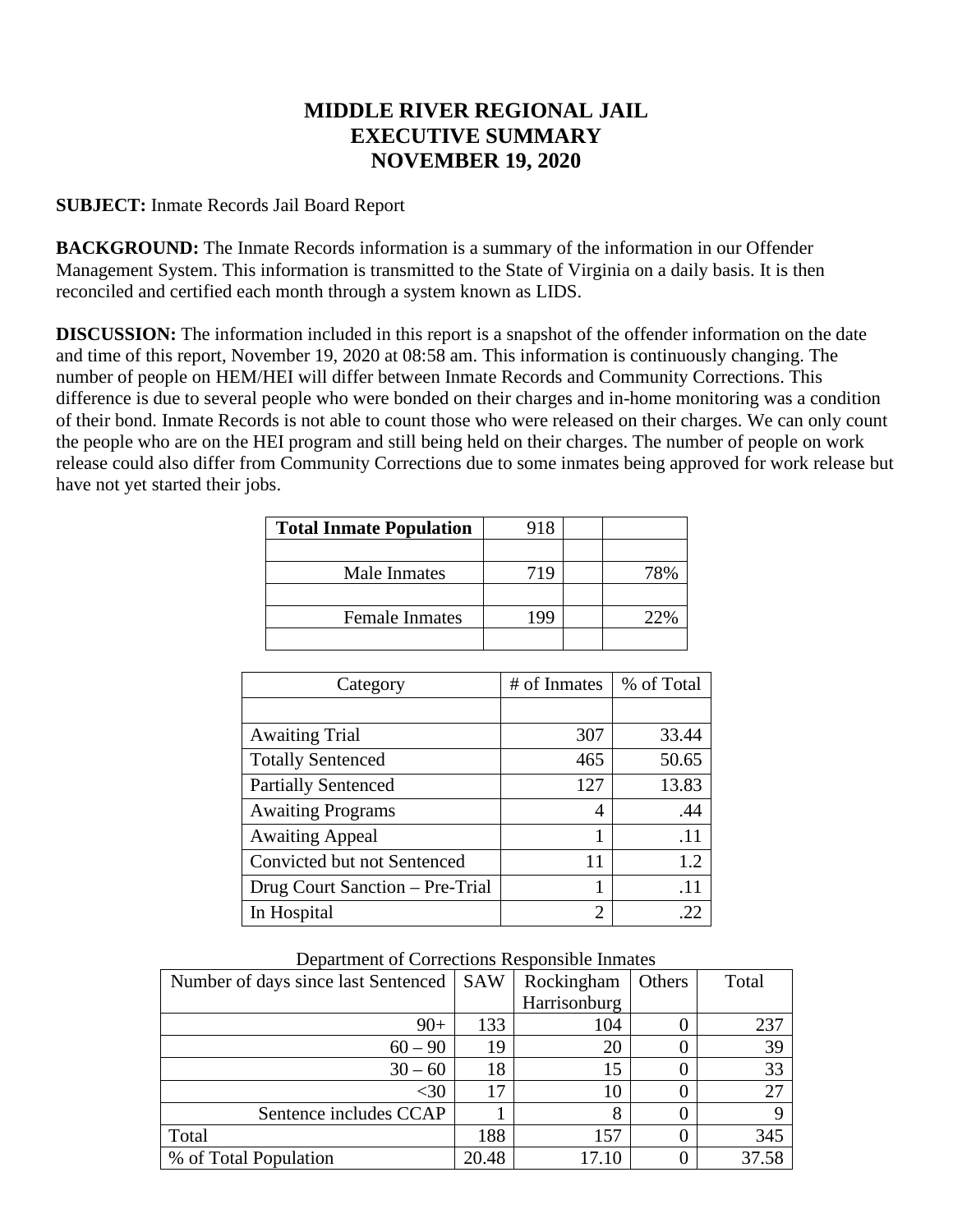### Work Release

| Local Work Release (RC 26) |  |
|----------------------------|--|
| DOC Work Release (RC 28)   |  |
| Total                      |  |

\*\*\*These numbers are included in the Jurisdiction Totals

### **HEM**

| Home Electronic Incarceration (RC 80)                    | 57 |  |
|----------------------------------------------------------|----|--|
| ***These numbers are included in the Jurisdiction Totals |    |  |

| <b>Locality Code</b> | Jurisdiction | Total |
|----------------------|--------------|-------|
| 015                  | Augusta      | 329   |
| 091                  | Highland     |       |
| 165                  | Rockingham   | 233   |
| 660                  | Harrisonburg | 45    |
| 790                  | Staunton     | 175   |
| 820                  | Waynesboro   | 128   |

#### LOCAL Inmates by Jurisdiction

Other Virginia Jurisdictions – Non-Contract Holds

| <b>Locality Code</b> | <b>Jurisdiction</b> | Total |
|----------------------|---------------------|-------|
| 121                  | Montgomery          |       |
| 127                  | New Kent            |       |
| 163                  | Rockbridge          |       |

| <b>Inmates transferred to DOC</b> | Male   Female | Total |
|-----------------------------------|---------------|-------|
| September                         |               |       |
| October                           |               |       |
| November                          |               |       |
|                                   |               |       |
| $\rm Total$                       |               |       |

**CONCLUSION:** MRRJ has seen its inmate population return to pre-COVID levels.

**ACTION OFFICER:** Tami Bird, LIDS Tech

### **EXECUTIVE SUMMARY #**ES-2020-099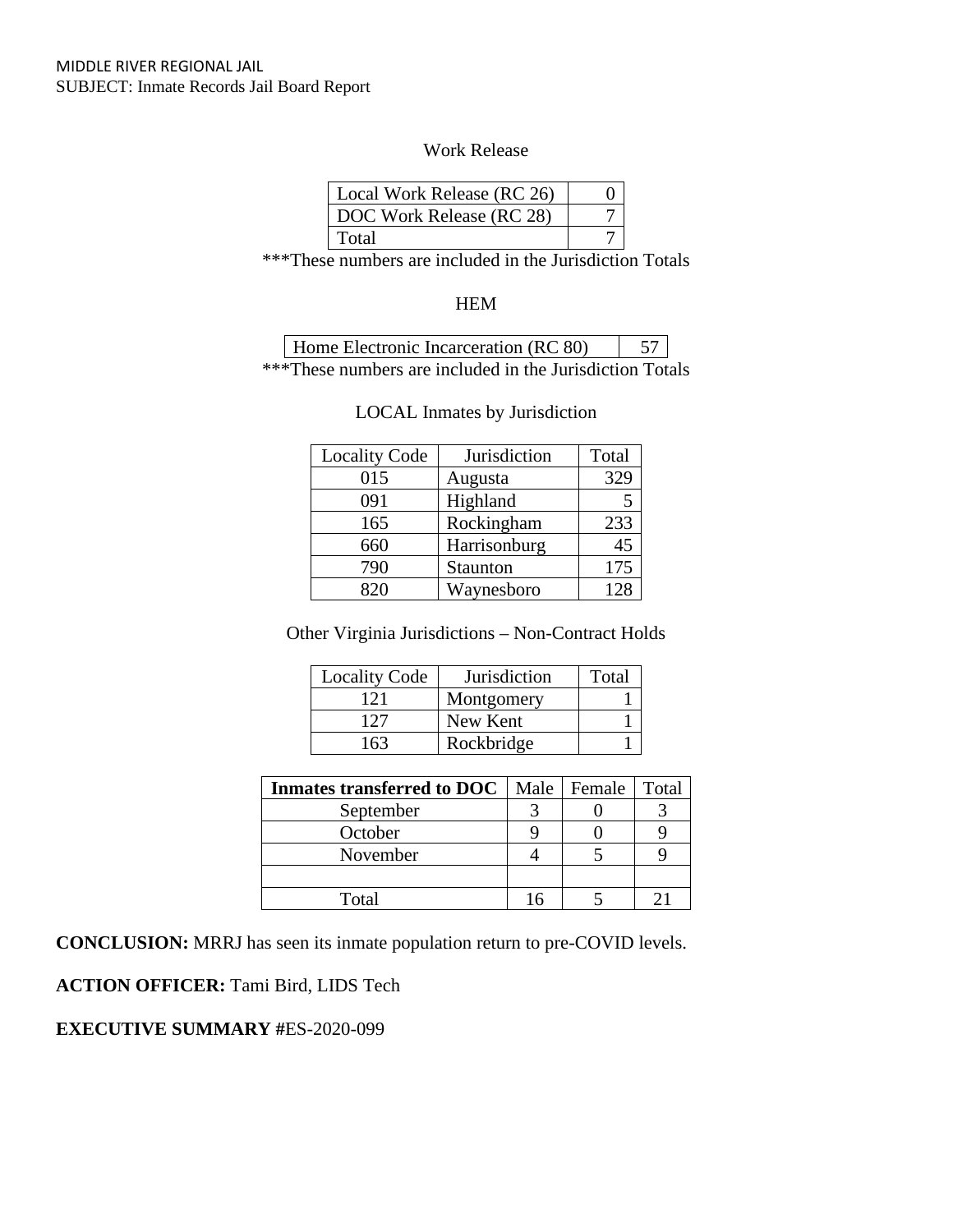### **MIDDLE RIVER REGIONAL JAIL Executive Summary November 19, 2020**

**SUBJECT:** Community Corrections Quarterly Review

**BACKGROUND:** The Community Corrections Department is divided among Work Force, Work Release, and Home Electronic Monitoring.

**DISCUSSION:** Due to the COVID 19, MRRJ restarted the Home Electronic Monitoring and Home Electronic Incarceration Program to accommodate the need for bed space in the facility in anticipation of a quarantine.

- 1. The Home Electronic Monitoring inmates are not Allowed to work. MRRJ monitors them and reports any issues to Blue Ridge Court Services or the courts.
- 2. The Home Electronic Incarceration inmates are allowed to work. They are charged a supervision fee (\$20/day), a one-time admin fee of \$25, drug test (\$1.89 each), and they must pay their court fines and or child support.

| <b>LOCALITY</b>                     | <b>MALE</b> | <b>FEMALE</b> |
|-------------------------------------|-------------|---------------|
| <b>Augusta County</b>               | 24          | 11            |
| Rockingham                          | 8           | O             |
| Harrisonburg                        |             | O             |
| Staunton                            | 10          |               |
| Waynesboro                          |             |               |
| <b>TOTAL</b>                        | 51          | 21            |
| <b>Total HEM/HEI Inmates:</b><br>72 |             |               |

 **HEM/HEI INMATES**

Below are the HEM/HEI participants broken down by Bond status and Custody status by Locality.

| Locality                         | <b>Bond</b> | Custody |
|----------------------------------|-------------|---------|
| <b>Augusta County</b>            |             | 25      |
| Rockingham                       |             |         |
| Harrisonburg                     |             |         |
| Staunton                         |             |         |
| Waynesboro                       |             |         |
| <b>Total HEM/HEI Inmates: 72</b> |             |         |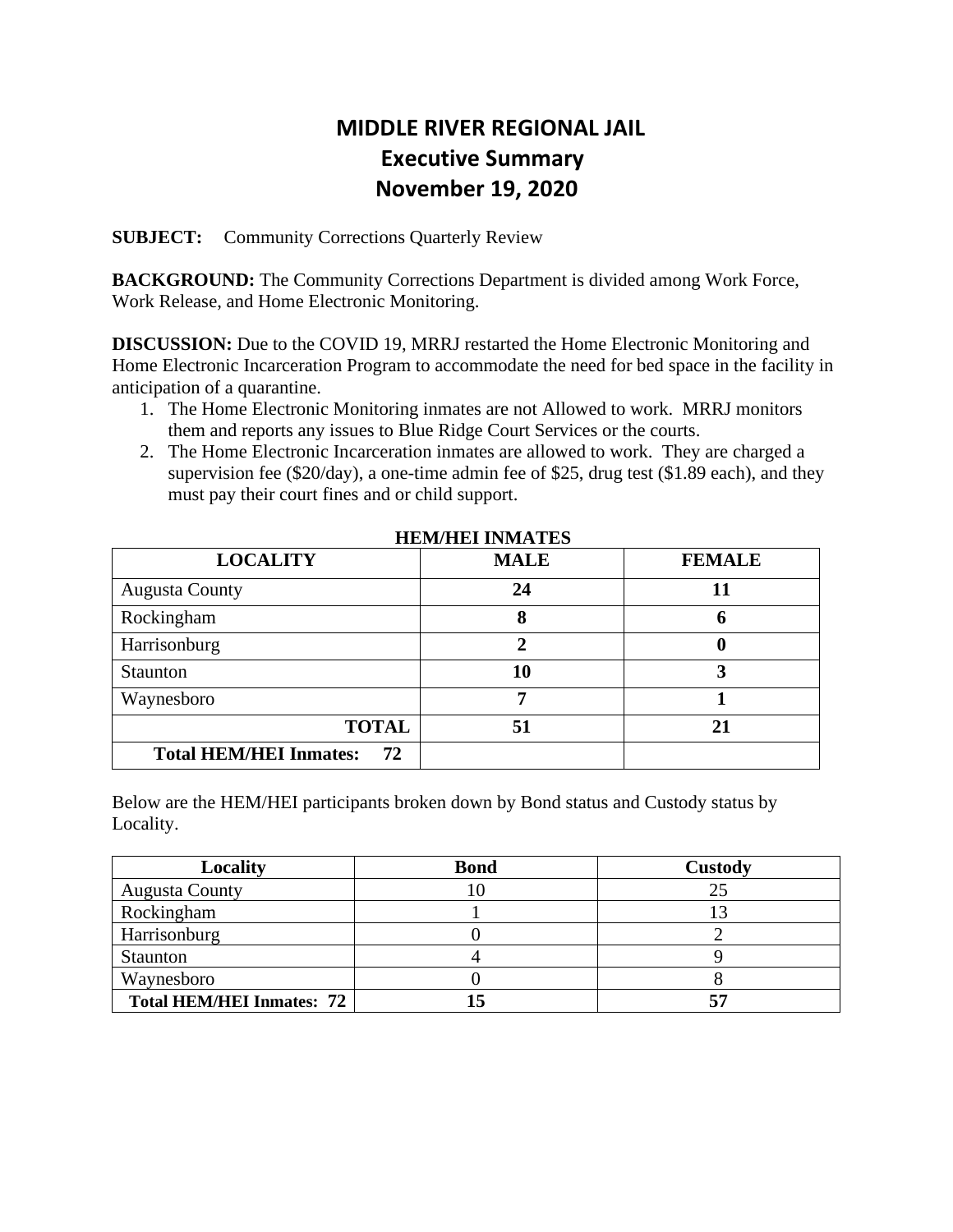## **Middle River Regional Jail<br>SUBJECT:** Community O

Community Corrections Quarterly Review

MRRJ started allowing HEI inmates to go to a paying job on July 20 after approval from Commonwealth, Courts, and VADOC. MRRJ currently has 53 HEI inmates out to work and will continue to place inmates as jobs are found and inmates are approved.

| <b>LOCALITY</b>              | <b>MALE</b> | <b>FEMALE</b> |
|------------------------------|-------------|---------------|
| <b>Augusta County</b>        | 15          |               |
| Waynesboro                   |             |               |
| <b>Rockingham County</b>     | 8           |               |
| Harrisonburg                 |             |               |
| Staunton                     | 6           |               |
|                              |             |               |
|                              |             |               |
| <b>TOTAL</b>                 | 38          | 15            |
| <b>TOTAL HEI AT WORK: 53</b> |             |               |

Action Officer: Lisa McCray Executive Summary # ES-2020-098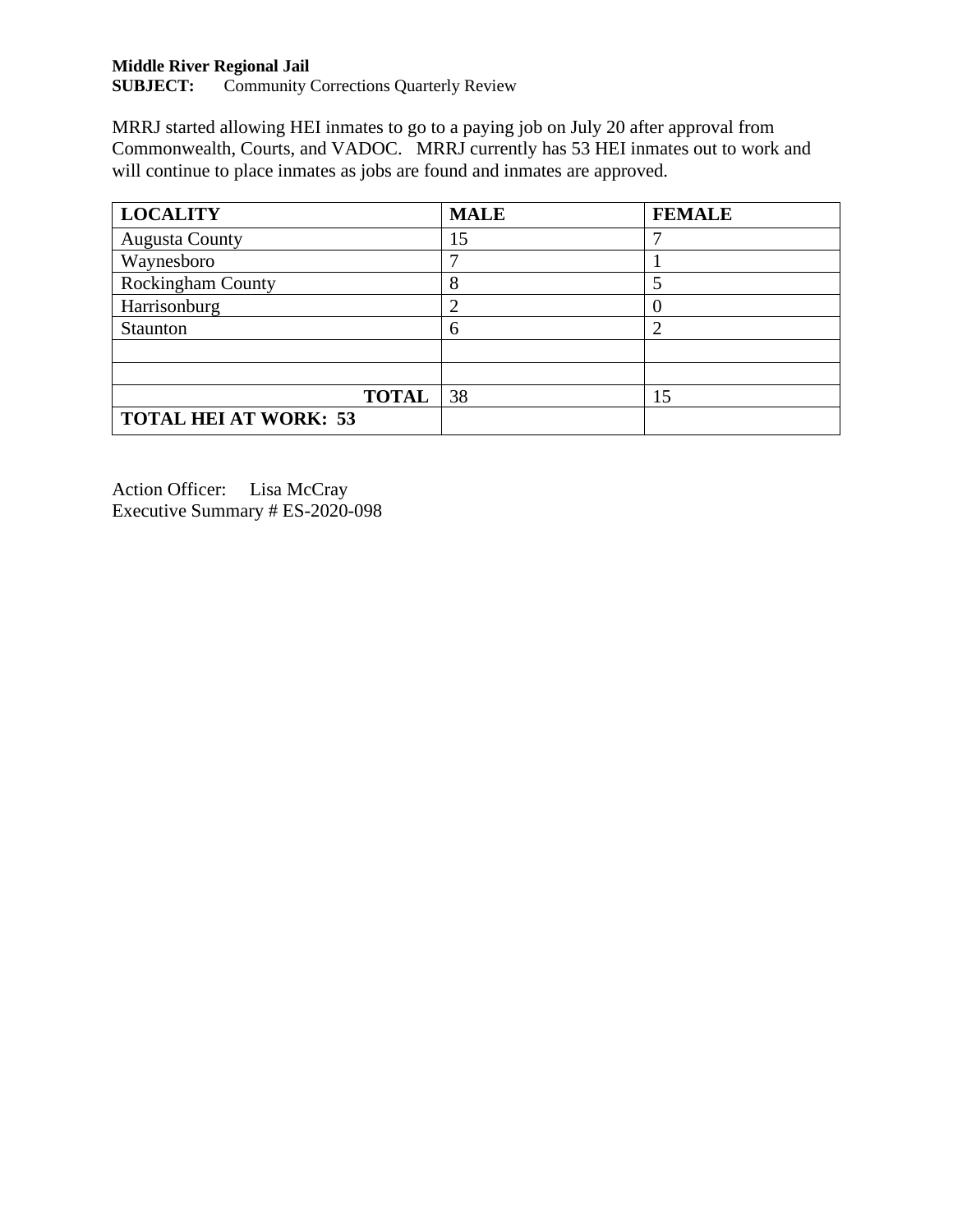Attachment 7D

### MIDDLE RIVER REGIONAL JAIL

### VACANCY REPORT

MRRJ has the following vacancies as of December 1, 2020:

| <b>Officer</b> | (18 of these positions are new emergency<br>26 |
|----------------|------------------------------------------------|
|                | positions added for FY 2021 as of November 1,  |
|                | 2020)                                          |
| RN             |                                                |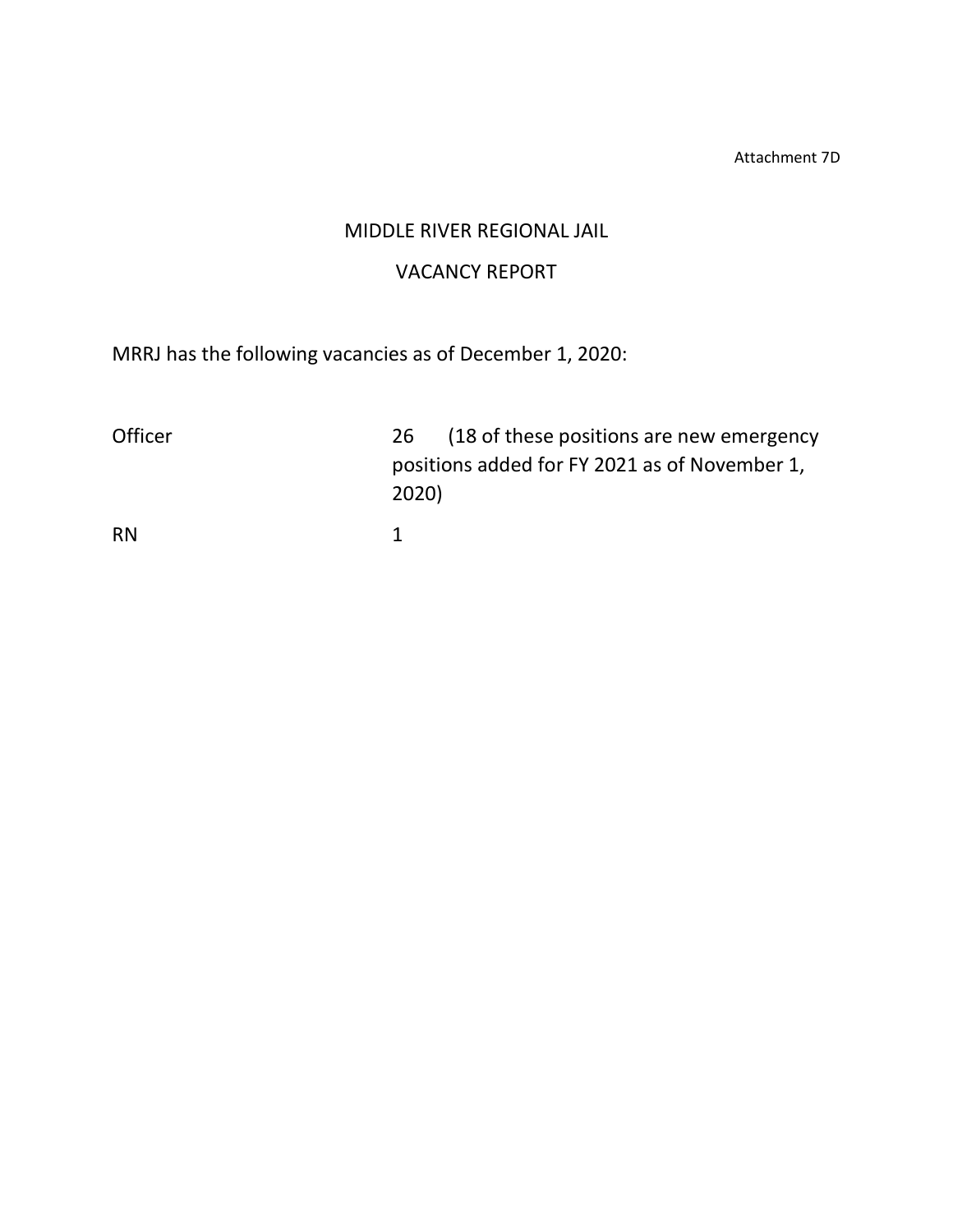### **MIDDLE RIVER REGIONAL JAIL**

**EXECUTIVE SUMMARY**

November 23, 2020

### **SUBJECT:** Superintendent/COVID-19 Report

**BACKGROUND:** MRRJ has continued to respond and take a number of discrete actions in response to the Governor's declaration of a state of emergency concerning the spread of COVID-19.

**DISCUSSION:** MRRJ staff continue to work collaboratively on a number of issues. A summary of key decision points in addition to those outlined in the referenced Executive Summary:

- Unfortunately, MRRJ has experienced two significant instances of staff testing positive since the last update.
	- 1. October 26, 2020 Transportation Officer tested positive. Seven inmates isolated and tested. Three housing unit movement restricted pending the test results. All inmates tested negative.
	- 2. November 17, 2020 A number of staff had positive tests beginning November 13 and moving forward. The positive test results center on one particular shift and impacted staff working in security, intake and medical. 28 staff have tested positive. Since that initial wave a number of staff on other shifts have tested positive or are isolating pending test results.
	- 3. As of this report MRRJ has not identified a significant presence of the virus in the inmate population.
- Operational procedures changed as of November 17, 2020:
	- 1. MRRJ stopped family visitation; MRRJ stopped inmate programs
	- 2. MRRJ coordinated with the court and Judge Goodwin issued order to stop movement of inmates to court and changed the report date of inmates already sentenced with a delayed report to MRRJ date.
	- 3. MRRJ coordinated with Harrisonburg/Rockingham Sheriff's Office to discontinue transfer of inmates for at least 14 days.
	- 4. MRRJ canceled non-emergency medical appointments and procedures.
	- 5. MRRJ published notice to Board and the Public.
- MRRJ has coordinated with Dr. Kornegay.
	- 1. Targeted testing was conducted of one female housing unit that had a female test positive after being taken to the hospital for an unrelated issue.
	- 2. MRRJ staff encouraged to get tested at one of the free Public Health Screening sites. Fortunately, a free screening was held at the Augusta County Government Center November 19, 2020 and a number of staff took advantage of the event.
	- 3. Decision has been made to conduct a mass-testing of staff and inmates. This should occur before the Thanksgiving Holiday.
- DCJS Grant approved for \$15,872 to improve quality and timeliness in processing staff and inmates. Equipment has been received and is being deployed.

**CONCLUSION:** Staff continue to keep the Board, Court, and Public informed. **RECOMMENDATION:** None. **ACTION OFFICER:** Superintendent Newton **Executive Summary #ES-2020-102**